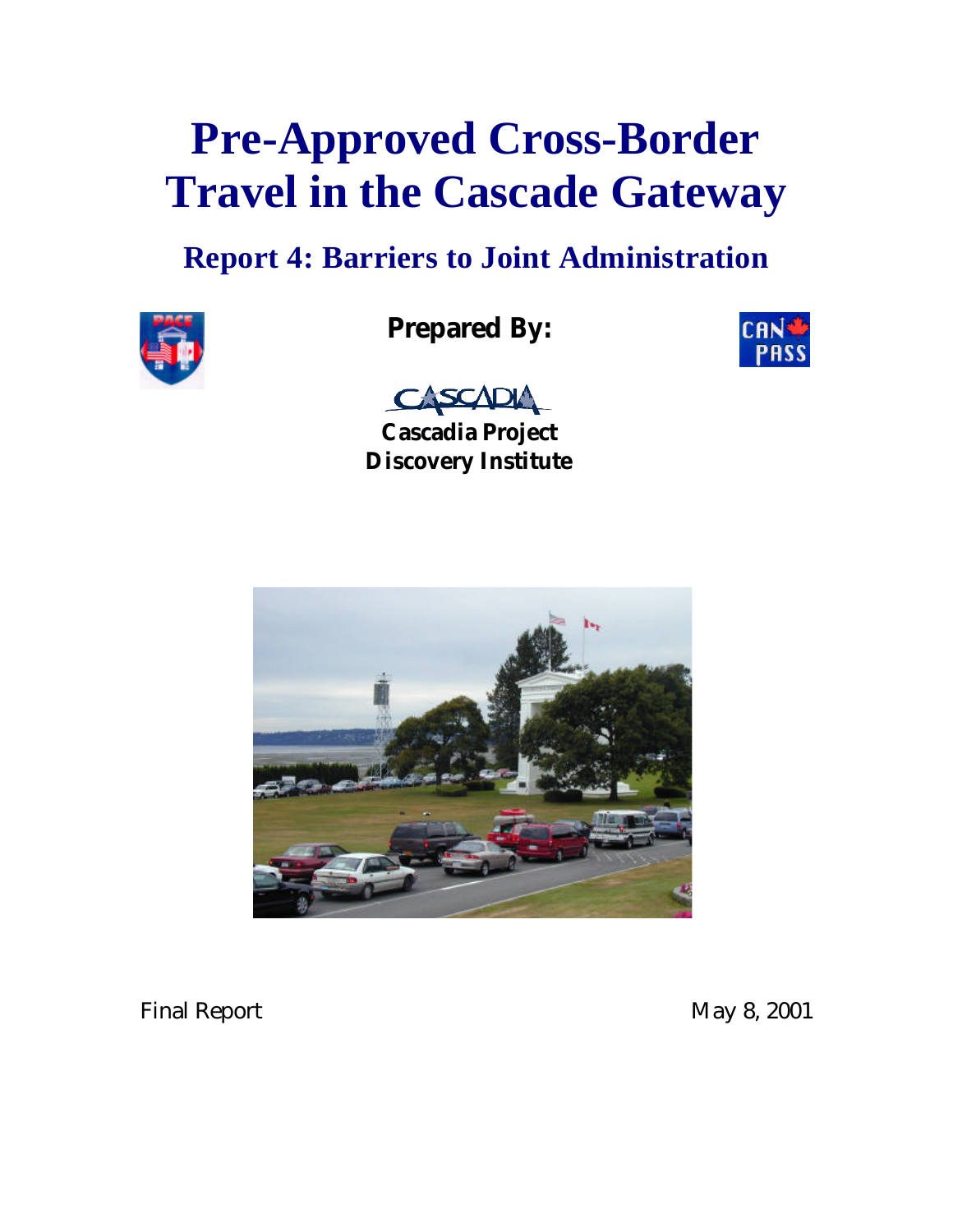# **Table of Contents**

| 1. Introduction                                                                     | 3                        |
|-------------------------------------------------------------------------------------|--------------------------|
| 1.1 The PACE and CANPASS Programs                                                   | 3                        |
| 1.2 The Goals of Identifying Barriers to Joint Administration                       | 3                        |
| 1.3 Contract Summary                                                                | 4                        |
| 2. Background-The Goals of PACE and CANPASS                                         | 4                        |
| 3. Impetus for Joint Administration                                                 | $\overline{5}$           |
| 4. Goals of a Jointly Administered Program                                          | $\overline{\mathcal{U}}$ |
| 4.1 Goal 1: Make the use of pre-approved travel easier for the<br>customer          | 7                        |
| 4.2 Goal 2: Make the programs more effective and cost-effective<br>for the agencies | 7                        |
| 4.3 Goal 3: Target results                                                          | 8                        |
| 5. Operational Overview                                                             | 8                        |
| 6. Operational Barriers to Joint Administration                                     | 11                       |
| 6.1 Eligibility                                                                     | 11                       |
| <b>6.2 Application Process</b>                                                      | 11                       |
| 6.3 Administration                                                                  | 13                       |
| 6.4 Program Operation                                                               | 15                       |
| 7. Non-Operational Barriers to Joint Administration                                 | 16                       |
| 7.1 Organizational & Staffing Programs facing PACE                                  | 16                       |
| 7.2 Program Scope                                                                   | 17                       |
| 8. Conclusion                                                                       | 17                       |
| 9. Appendices                                                                       |                          |
| Appendix 8.1: Barriers to Joint Administration                                      | 18                       |
| <b>Appendix 8.2: Application Form Comparison</b>                                    | 19                       |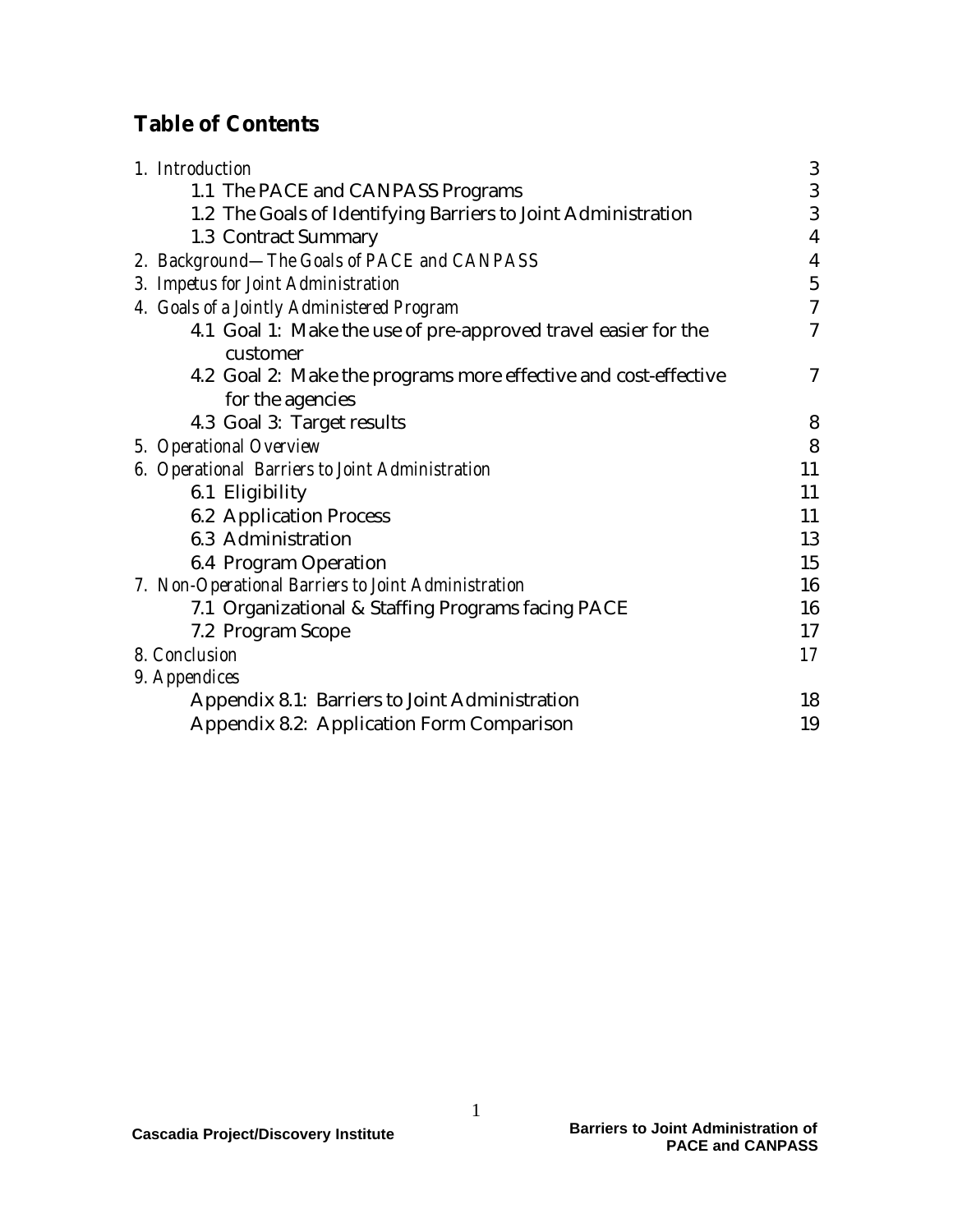# **Acknowledgements**

Information for the following report was gathered thanks to assistance of the following individuals: Glenn Bonnett at Canada Customs and Revenue Agency at the Pacific Highway Border Crossing, Surrey, British Columbia; Jerry Blotsky and Elaine Dorman with U.S. Immigration and Naturalization Service at Peace Arch Port of Entry in Blaine, Washington; Debbie Engels with U.S. Customs at Peace Arch; and Ronald Hays with U.S. Immigration and Naturalization Service in Seattle, Washington.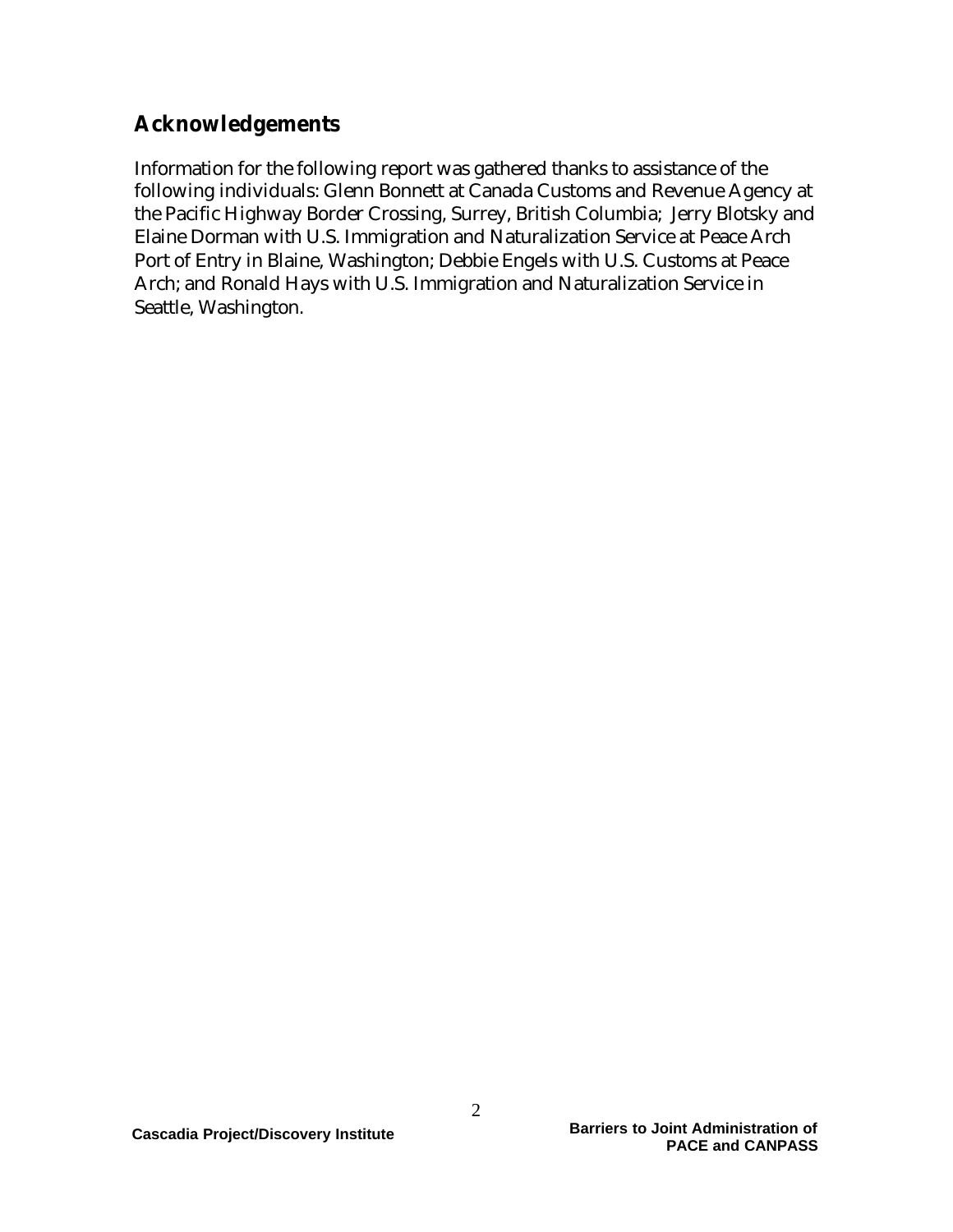# **1. Introduction**

#### *1.1 The PACE and CANPASS Programs*

The PACE (Peace Arch Crossing Entry) program for expedited border clearance of frequent cross-border travelers was started by the U.S. Immigration and Naturalization Service (INS) in 1991, along with Canada Customs & Revenue Agency's (CCRA) CANPASS program. These programs provide a dedicated commuter lane (DCL) for regular cross-border travelers to use, provided that they pass a pre-approval background check, carry their approval letters with them, and display decals on their vehicle.

These two DCL programs have proven highly successful in both providing faster service to regular border commuters, as well as providing inspection agencies an effective mechanism for focusing efforts away from low-risk traffic. CANPASS is now a national program, spanning across Canada at many land ports-of-entry. PACE was originally developed as a regional pilot project and is one of several DCL programs administered by the U.S. INS.

This report is a follow on to reports completed by the Whatcom Council of Governments and the Discovery Institute and will focus on the barriers that currently exist to the development and implementation of a jointly administered DCL program. Previous reports have addressed marketing the PACE and CANPASS programs and possible improvements to the administration and operation of each.

# *1.2 The Goals of Identifying Barriers to Joint Administration*

Both the PACE and CANPASS programs have served to help alleviate chronic congestion at the Peach Arch Crossing by allowing federal inspection agencies to focus more on higher-risk travelers and vehicles and less on drivers with low-risk profiles. These programs are currently important both regionally and nationally in the effort to improve border mobility by increasing the percentage of travelers pre-approved to cross the border.

By identifying the barriers to a jointly administered program, these barriers can be addressed in the design of a jointly administered U.S.-Canadian DCL program. The goals of such a jointly administered program would be 1) to make the use of pre-approved travel easier for the customer, 2) to make the programs more effective and cost-effective for the agencies, and 3) to target results such that participation in pre-approved border programs would increase thereby reducing border congestion.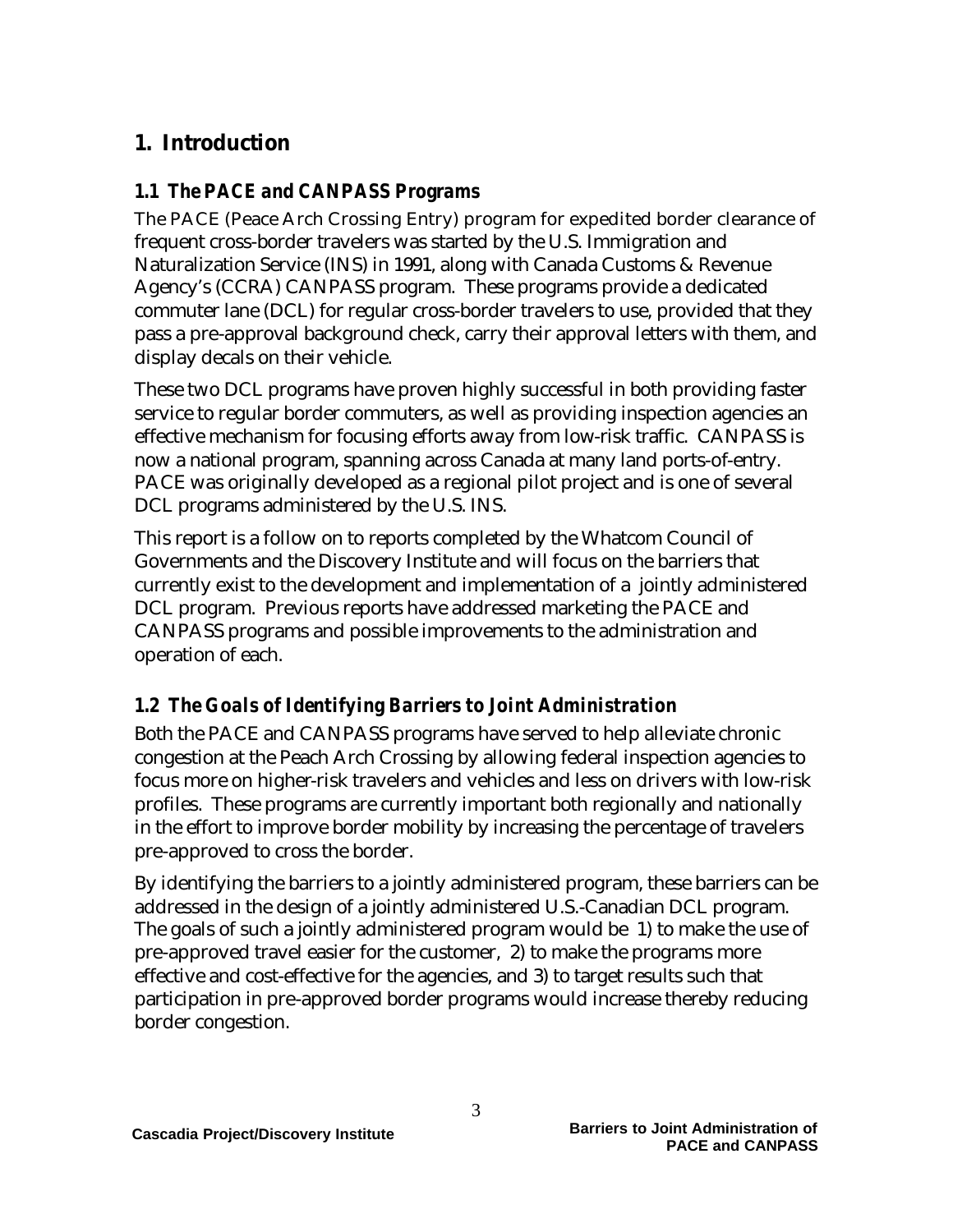### *1.3 Contract Summary*

This work is being performed by WCOG and the Discovery Institute under a contract with the U.S. Department of Transportation Coordinated Border Infrastructure Program. This project was identified and proposed by the International Mobility and Trade Corridor Project (IMTC).

The International Mobility & Trade Corridor Project is a U.S.—Canadian coalition of business and government entities that was formed to jointly identify and pursue improvements to cross-border mobility in the Cascade Gateway—the term used to refer to the four main U.S.-Canada border crossings between Whatcom County, Washington, and British Columbia. The shared goal of IMTC participants is to better facilitate trade, transportation and tourism with innovative improvements to infrastructure, operations, and technology. Over 40 binational, public and private organizations regularly participate in IMTC.

This report concludes the fourth in a series of tasks that includes:

Pre-Approved Cross-Border Travel in the Cascade Gateway

- Report 1: Market Research
- Report 2: Marketing Plan
- Report 3: Program Improvements Report
- ß **Report 4: Barriers to Joint Administration**
- ß Report 5: Recommendations for a Jointly Administered Program

This report addresses the following project criterion: "Identify the barriers that currently prevent a jointly administered, U.S.-Canadian PACE/CANPASS program and seek input on providing solutions to current barriers."

# **2. Background—The Goals of PACE and CANPASS**

At the time that inspection officials were developing the PACE program, the INS established the following criteria for identifying potential Dedicated Commuter Lane (DCL) locations: "availability of low-risk frequent border crossing populations; adequate infrastructure such as roads and additional lanes that will permit implementation without negative impact on existing inspection lanes while providing the desired expedited service to the targeted population; and local community support."1 All of these factors exist in the Cascade Gateway.

According to a 1993 U.S. Department of Justice report that reviewed early operation of the PACE program, the majority of cross-border travelers at land border ports-of-entry at the Blaine/Douglas Peace-Arch crossing are residents of the border area and, because they are frequent crossers, are familiar with the

<sup>&</sup>lt;sup>1</sup> U.S. Department of Justice Office of the Inspector General, Inspection of the Land Border Inspection Fee Program of the Immigration and Naturalization Service, Report I-93-02, Washington: GPO, 1993.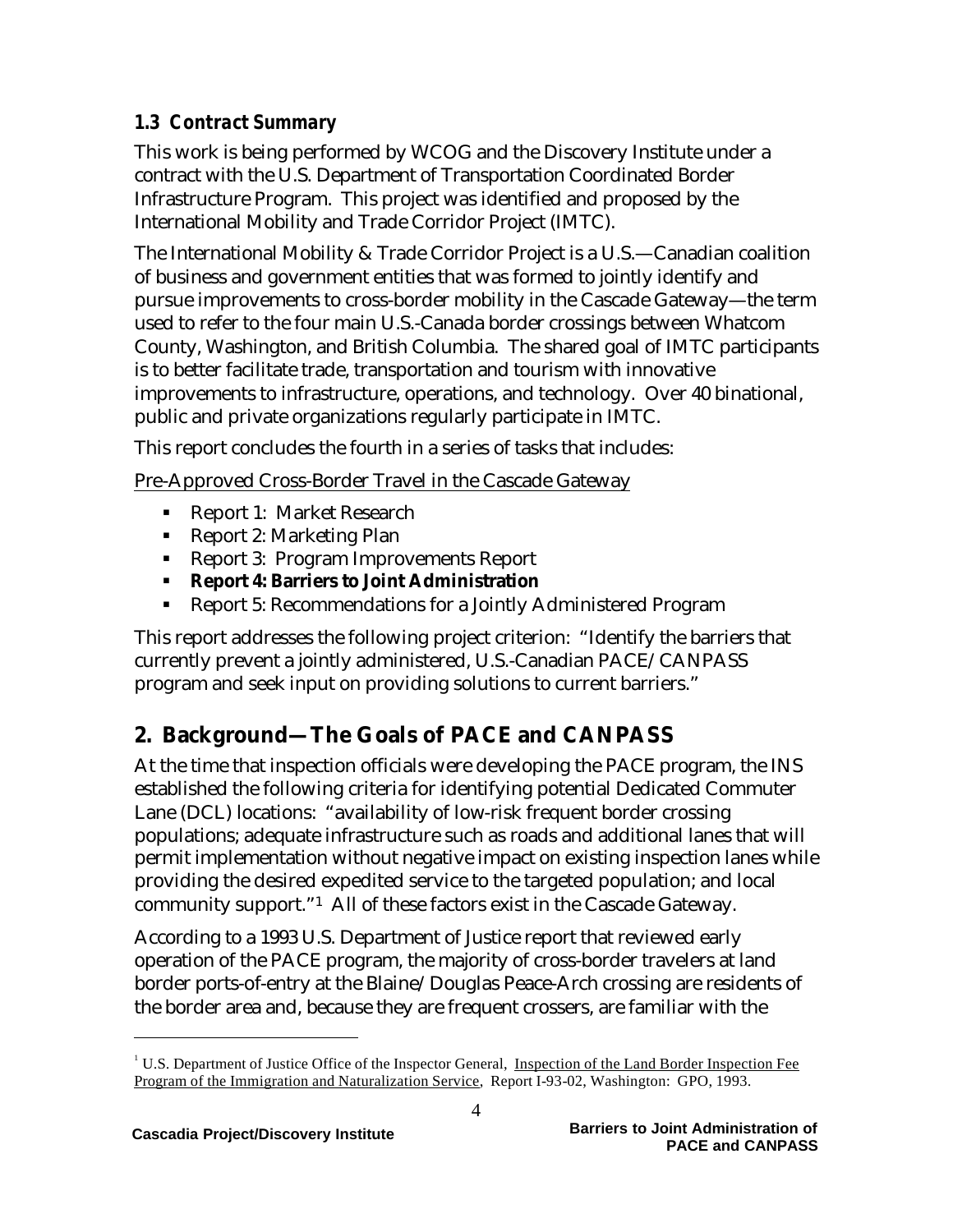requirements concerning entry into the United States. Inspired by the fact that these travelers typically only require primary inspection screenings and by increased traffic at the border, U.S. and Canadian inspection officials developed a pilot project in 1990 to determine the viability of a program to facilitate the crossing of these frequent, low-risk travelers. This pilot project, named PACE, was created when inspection officials from both countries decided to dedicate a lane both northbound and southbound for the use of pre-screened, pre-authorized program enrollees.<sup>2</sup>

PACE was originally developed in 1990 by the U.S. and Canada to go into operation as a jointly administered program. The Canadian program was ready for implementation before its U.S. counterpart, however, so each moved on to operate independently. PACE remained the name of the U.S Program, while Canada renamed its program CANPASS.3 While the programs continued separately, the Inspection report issued by the U.S. INS after the first year of the pilot project noted that the Canadian DCL program had added to the success of the U.S. program.<sup>4</sup>

# **3. Impetus for Joint Administration**

Even though the original DCL program in the Cascade Gateway did not initially develop as a jointly administered program, there is resurgent interest in harmonizing border operations between the U.S. and Canada in this area and elsewhere. This interest provides an opportunity to create a jointly administered program. At the federal level, emphasis on increased border cooperation is reflected in the Shared Border Accord and in the Canadian-U.S. Partnership Agreement (CUSP) signed by President Clinton and Prime Minister Chrétien. The CUSP Agreement includes guiding principles that include "streamlining, harmonizing and collaborating on border policies and management," and "expanding cooperation to increase efficiencies in customs, immigration, law enforcement, and environmental protection at and beyond the border."<sup>5</sup>

 $2$  Ibid.

<sup>&</sup>lt;sup>3</sup> Roger Bull from Better Borders Northwest explained that the timing for implementation was different for each program, thus necessitating separate programs. Other explanations include: Ron Hays, Assistant District Director of U.S. INS, and Jay Brandt, U.S. Customs, Blaine, each stated that the program was split into two parallel programs because of Canadian reluctance to integrate. Elaine Dorman, U.S. INS, Blaine, stated that PACE was pulled out because U.S. inspection officials found that Canadian background checks weren't tight enough.

<sup>&</sup>lt;sup>4</sup> U.S. DOJ, Office of the Inspector General, Inspection of the Land Border Inspection Fee Program of the Immigration and Naturalization Service, p. 7.

<sup>&</sup>lt;sup>5</sup> "Joint Statement by The Canadian Department of Foreign Affairs and International Trade and The U.S. Department of State Further to the Recent Visit by President Bill Clinton," DFAIT, October 14, 1999, p. 1.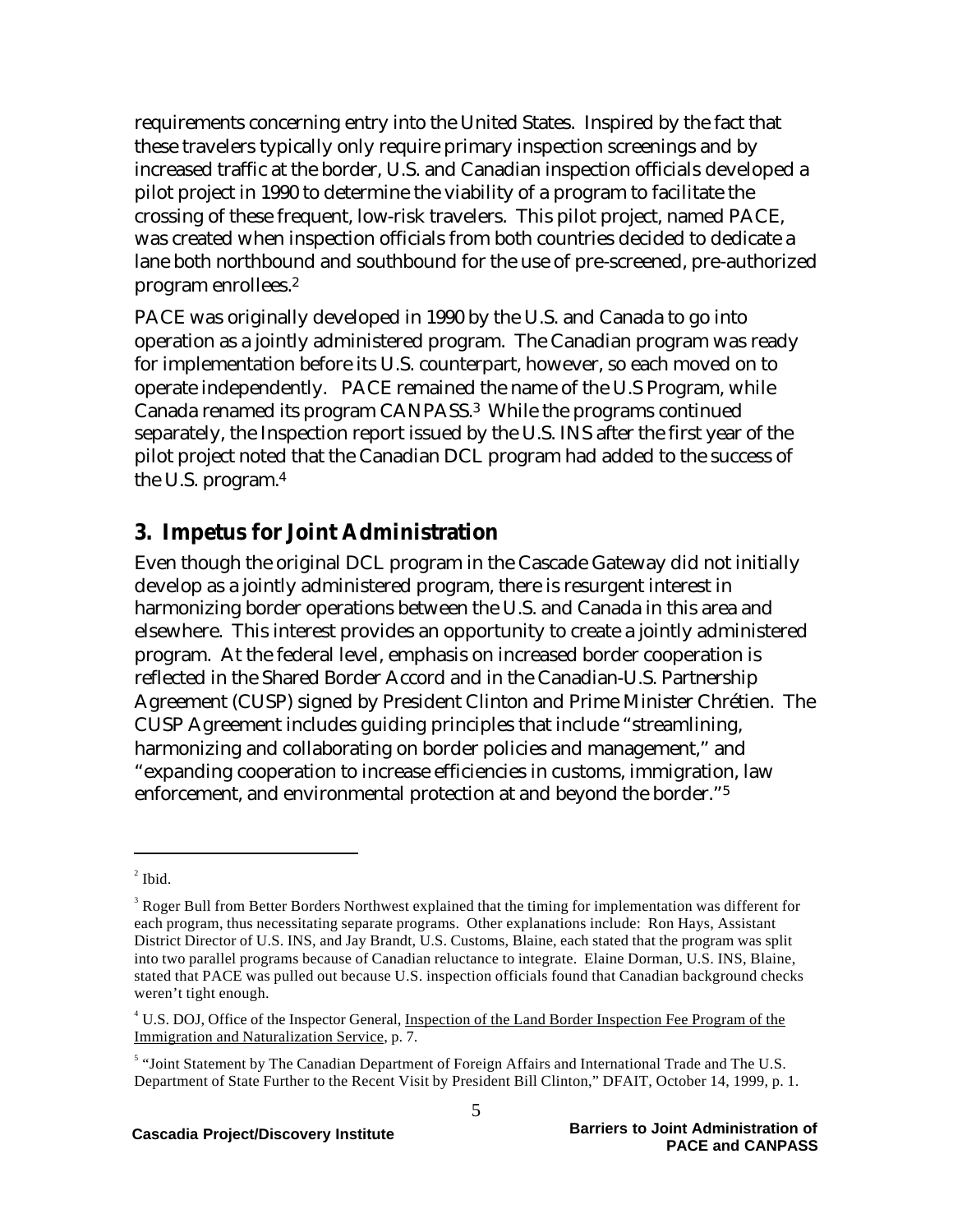The federal interest in increased cooperation across the U.S.-Canadian border is mirrored in the findings of a report by the Carnegie Endowment for International Peace, although the tact taken is somewhat different in that the Carnegie report emphasizes the importance of local participation in border policy.<sup>6</sup> In either case, however, joint administration of one harmonized pre-arrival clearance program would act to further binational coordination at the U.S.-Canada border while increasing program efficiency and reducing obstacles to traveler participation.

The PACE and CANPASS programs are unique in their success among DCL programs. Other DCL programs at U.S. ports-of-entry are more expensive and less popular. DCL programs in California and New York have a total of fewer than 5,000 enrollees as compared to the PACE program, which has over 30,000 participants involving 113,000 passengers and accounts for 28% of those crossing at the Blaine/Douglas crossing.7 Likewise, CANPASS also has a huge enrollment with over 57,000 participants.<sup>8</sup> This may not be a surprise given that these other programs involve fees totaling over one hundred dollars per participant, while the PACE program costs only \$25 per vehicle and the CANPASS program is free.

Given the success of the PACE and CANPASS programs relative to other DCL programs and the unique level of local cooperation found in the Cascade Gateway, there is an opportunity to serve as a leader in border management integration with the creation of a jointly administered pre-clearance program for the PACE and CANPASS programs.

# **4. Goals of a Jointly Administered Program**

Both PACE and CANPASS share the goal of permitting frequent, low-risk crossborder travelers to cross the border more efficiently, allowing inspection resources to focus on higher-risk traffic. A jointly administered program would better achieve this goal. In addition, as both programs are operationally similar, the operations of PACE and CANPASS could be improved upon through the sharing of resources, data, and by simplifying the application process for potential program participants.

Note: The PACE and CANPASS programs enroll participants as household units, not as individuals. Thus the number of people participating as passengers is greater than the number of program enrollments—termed participants.

<sup>6</sup> Demetrios G. Papademetriou and Deborah Waller Meyers, "Of Poetry and Plumbing: The North American Integration 'Project,' " Draft Executive Summary, International Migration Policy Program, Carnegie Endowment for International Peace, 2000, p. 3.

<sup>&</sup>lt;sup>7</sup> Washington State Department of Transportation, Technical Memoranda – ITS Early Development Program, I-5 Seattle to Vancouver B.C., Appendix F: Border Crossing Situational Development (1998), p. F-17.

<sup>&</sup>lt;sup>8</sup> Data on participation rates in the PACE and CANPASS programs was compiled by the Whatcom Council of Governments from information provided by the U.S. Immigration and Naturalization Service and Canada Customs & Revenue Agency. It was originally reported in report 1 of this series, "Market Research."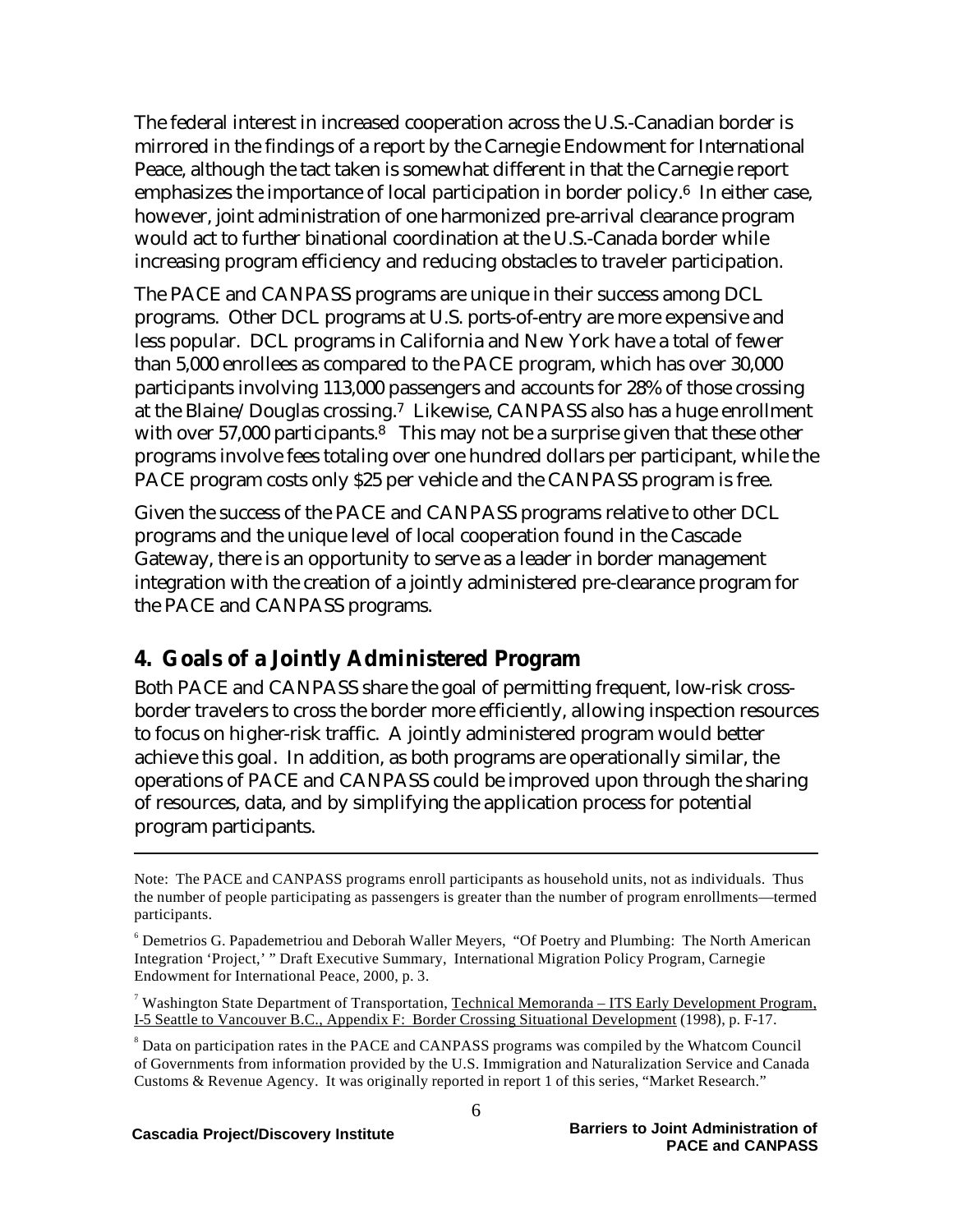Goals for combining the existing programs into a jointly administered program are to make the use of pre-approved travel easier for the customer; make the programs more cost-effective for the agencies; and to target results such that participation in pre-approved travel programs would increase.

# *4.1 Goal 1: Make the use of pre-approved travel easier for the customer*

Research conducted by the Whatcom Council of Governments for the PACE/CANPASS Marketing Survey found that over 20 percent of prospective program users were not enrolled in either program because of the perceived difficulties and inconvenience of applying. The first goal of a jointly-administered program would seek to change this by simplifying the application process.

A joint application process with only one application and harmonized rules of use would make the PACE/CANPASS DCL program easier for the frequent traveler. This goal could be achieved with either a totally integrated, jointly administered program, or with a seemingly integrated two-step process involving one application form that is separately reviewed by each country's inspections officials. A single piece of enrollment identification would subsequently be issued in either instance (be it cards, decals, letters, or some other form of identification).

### *4.2 Goal 2: Make the programs more effective and cost-effective for the agencies.*

A single pre-approval program offers benefits to the inspection agencies as well as convenience for the frequent traveler. Duplicate processes that would be eliminated by a fully integrated program include the printing and distribution of application materials, the processing of enrollments, the printing and distribution of identification materials, and the collection, entry, and management of *common* data elements. In a two-step process, benefits would include all of the above except the application review process and the management of data.

# *4.3 Goal 3: Target results.*

A jointly administered program would increase the use of the pre-approved travel programs (in both participant numbers and as a proportion of total traffic), improve security by allowing inspection officials to concentrate on higher risk travelers, lower overall administrative costs for both countries by eliminating duplication, and help realize the goals of the CUSP Agreement and the Shared Border Accord.

# **5. Operational Overview**

PACE and CANPASS both offer cross-border travelers access to expedited travel at specific ports-of-entry. This is provided by the combination of a dedicated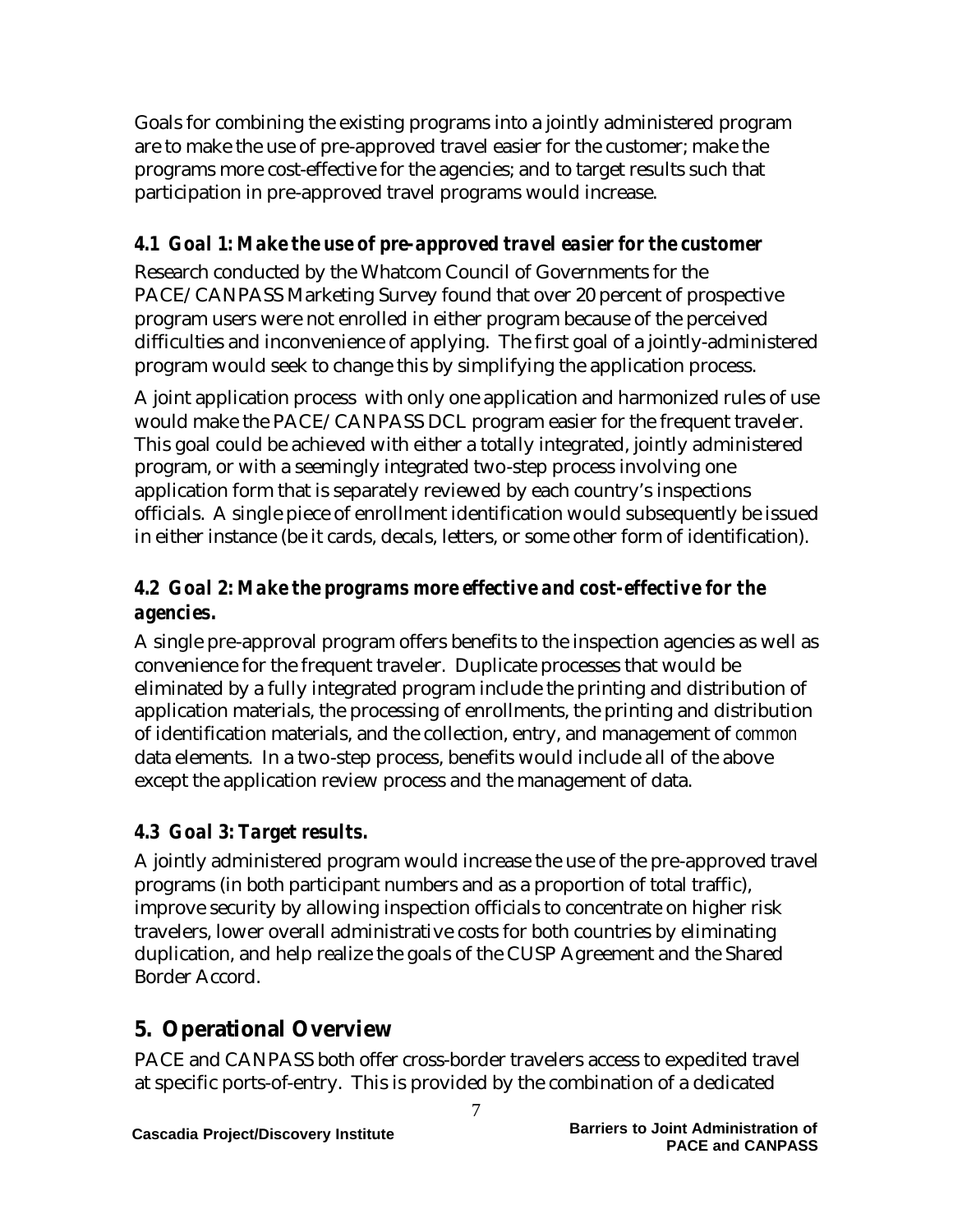commuter lane (DCL) (which enables program participants to bypass often lengthy queues) and a "rolling inspection" wherein participants, who display the official windshield decal, are most often waved through the booth by the inspector rather than stopped for a typical, multi-question primary interview. Spot checks are carried out in the PACE and CANPASS lanes.

Because PACE and CANPASS have operated independently for almost a decade, several operational differences have evolved which extend beyond the disparity in program fees. Differences between the programs may increase. The U.S. INS is now preparing to test a new pre-approved travel program in this region. While it is still unclear whether the new program will prove more effective than PACE, known features of this new program are included in this analysis of how both countries' programs can be jointly administered. For this report, the NEXUS pilot DCL project now in place at the Port Huron/Sarnia border crossing can serve as a proxy for the new program to be tested in the Cascade Gateway.

The chart below summarizes the operational components of each program format.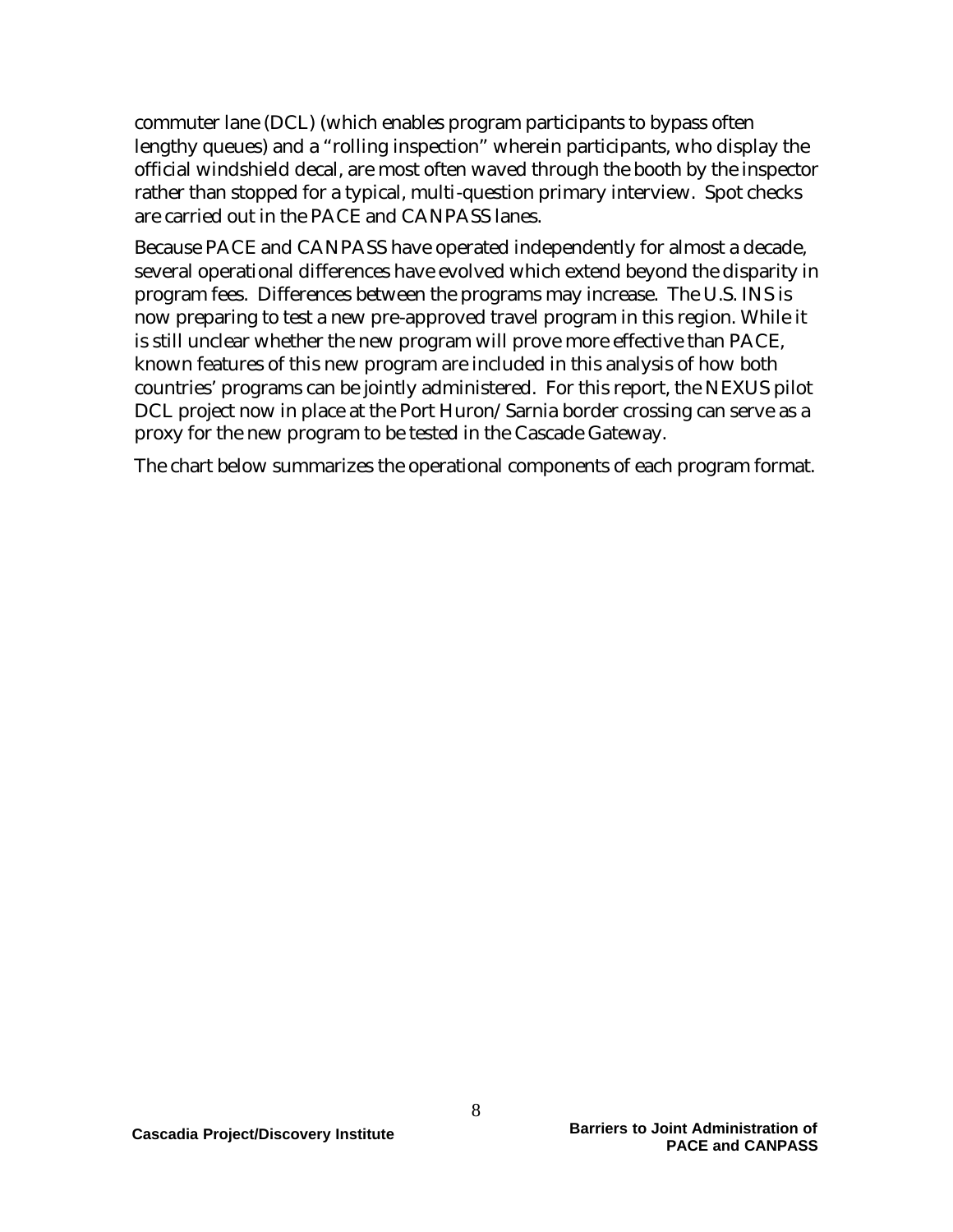| <b>Process</b>        | <b>PACE</b>            | <b>CANPASS</b>                     | <b>U.S. Pilot</b><br>Program          |
|-----------------------|------------------------|------------------------------------|---------------------------------------|
|                       |                        |                                    |                                       |
| <b>Eligibility</b>    | U.S. and Canadian      | U.S. and Canadian                  | U.S. and Canadian                     |
|                       | citizens               | citizens                           | citizens                              |
| Relationship to       | Program grants         | Program grants                     | Program grants                        |
| Program               | status to a main       | status to a main                   | status to an                          |
|                       | applicant and          | applicant and                      | individual                            |
|                       | multiple members of    | multiple members of                | applicant.                            |
|                       | the main applicant's   | the main applicant's               |                                       |
|                       | family household.      | family household.                  |                                       |
| <b>Application</b>    | Mail in complete       | Mail in complete                   | Complete in person                    |
|                       | form.                  | form with copies of                | at enrollment office.                 |
|                       |                        | documentation of                   | Includes                              |
|                       |                        | citizenship.                       | photograph and                        |
|                       |                        |                                    | biometrics.                           |
| Review                | <b>Typically takes</b> | <b>Typically takes</b>             | Enrollment to be                      |
|                       | several weeks.         | several weeks.                     | completed at time of                  |
|                       | Anecdotal evidence     |                                    | application. Review                   |
|                       | suggests that          |                                    | and any subsequent                    |
|                       | PACE's processing      |                                    | denial will be                        |
|                       | times are longer       |                                    | retroactive.                          |
|                       | than CANPASS's.        |                                    |                                       |
| Approval/Denial       | Notification by mail.  | Notification by mail               | Real time - see<br>above.             |
| <b>Administration</b> | Program                | Canadian Customs                   |                                       |
|                       | administered by        | administrates the                  |                                       |
|                       | U.S. INS, with         | program, but may                   |                                       |
|                       | application review     | ask Citizenship and                |                                       |
|                       | and operational        | <b>Immigration Canada</b>          |                                       |
|                       | assistance in          | for assistance with                |                                       |
|                       | manning the lanes      | application review                 |                                       |
|                       | by U.S. Customs.       | in some cases.                     |                                       |
| Enrollment            | Completed at office.   | Completed at office.               | $\overline{\text{Real}}$ time – see   |
|                       | All applicants must    | All applicants must                | above                                 |
|                       | be present.            | be present.                        |                                       |
| Fee                   | \$25 per car includes  | No fee.                            | No fee during pilot                   |
|                       | associated family      | CANPASS users do                   | phase.                                |
|                       | members.               | agree to pay GST on                | Beyond a successful                   |
|                       |                        | a lower maximum                    | test phase, current<br>U.S. law would |
|                       |                        | value of purchases<br>made abroad. |                                       |
|                       |                        |                                    | require cost                          |
|                       |                        |                                    | recovery,                             |

Chart 5.1: Operational Summary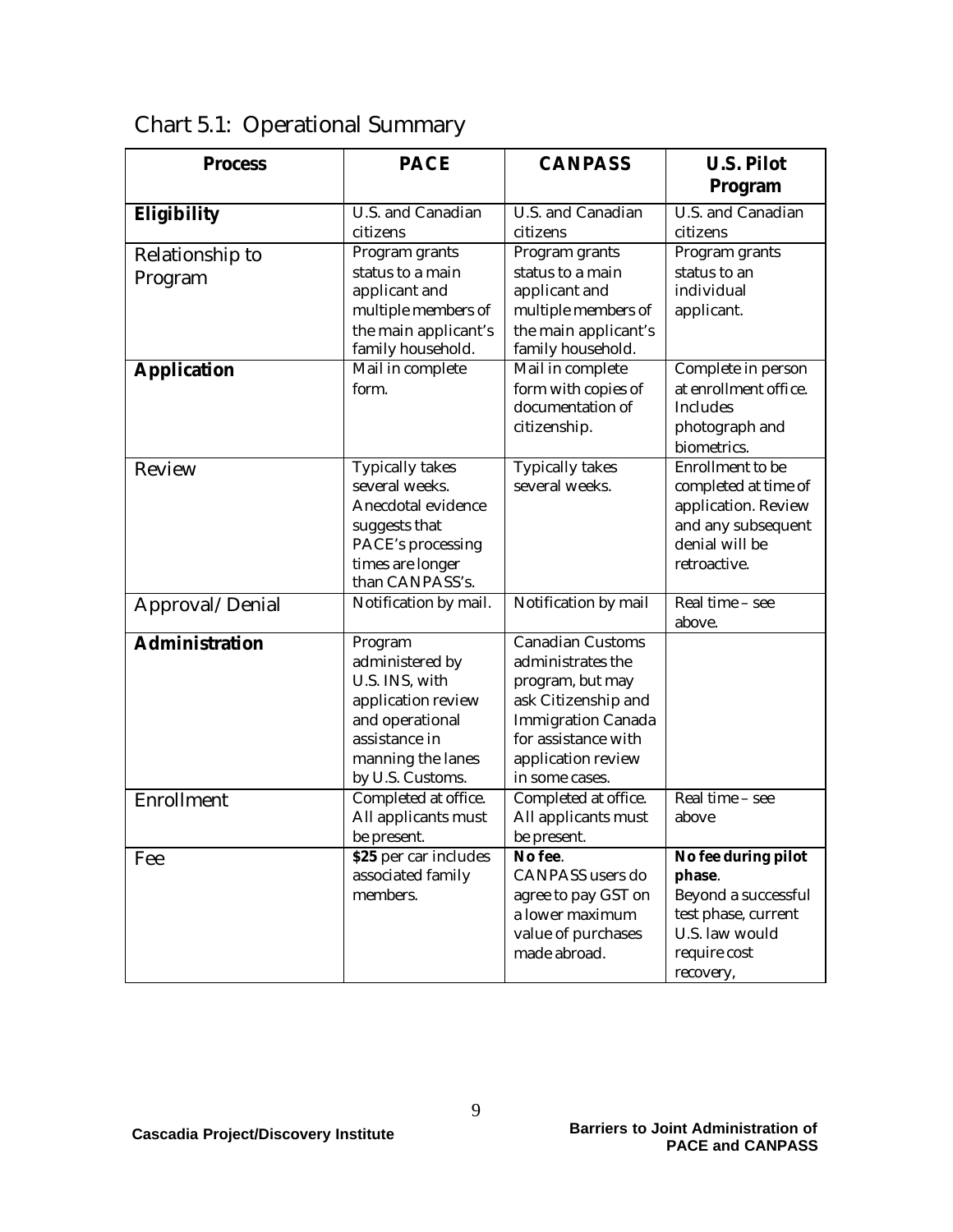# Operational Summary (cont.)

| <b>Process</b>                         | <b>PACE</b>                                                                                                                                                                                                   | <b>CANPASS</b>                                                                                                                                                                                                                                                                                                             | <b>U.S. Pilot</b>                                                                                                                                                                                                                                                                                                                                                                                                                                                                                 |
|----------------------------------------|---------------------------------------------------------------------------------------------------------------------------------------------------------------------------------------------------------------|----------------------------------------------------------------------------------------------------------------------------------------------------------------------------------------------------------------------------------------------------------------------------------------------------------------------------|---------------------------------------------------------------------------------------------------------------------------------------------------------------------------------------------------------------------------------------------------------------------------------------------------------------------------------------------------------------------------------------------------------------------------------------------------------------------------------------------------|
|                                        |                                                                                                                                                                                                               |                                                                                                                                                                                                                                                                                                                            | Program                                                                                                                                                                                                                                                                                                                                                                                                                                                                                           |
| Fee (cont.)                            |                                                                                                                                                                                                               |                                                                                                                                                                                                                                                                                                                            | which, for this<br>program, would be<br>significant and<br>assessed to the each<br>individual.                                                                                                                                                                                                                                                                                                                                                                                                    |
| <b>Program Operation</b>               | For car: windshield                                                                                                                                                                                           | For car: windshield                                                                                                                                                                                                                                                                                                        | INS-issued photo                                                                                                                                                                                                                                                                                                                                                                                                                                                                                  |
| Identification                         | decal.<br>For travelers: all<br>approved names for<br>the car are listed on<br>an INS letter.                                                                                                                 | decal.<br>For travelers: all<br>approved names for<br>the car are listed on<br>a CCRA letter.                                                                                                                                                                                                                              | ID/Radio<br>Frequency (RF)<br>Card.<br>Cars may also have<br>a decal.                                                                                                                                                                                                                                                                                                                                                                                                                             |
| <b>Clearance Process</b>               | Window decal<br>grants access to<br>dedicated lane.<br>Booth inspector<br>typically waves<br>vehicle through<br>without a full stop.<br>Inspector may signal<br>for a full stop for<br>periodic verification. | Window decal<br>grants access to<br>dedicated lane.<br>License-plate<br>readers allow for<br>verification of car<br>enrollment and<br>other basic<br>information.<br>Booth inspector<br>typically waves<br>vehicle through<br>without a full stop.<br>Inspector may signal<br>for a full stop for<br>periodic verification | Vehicle approaches<br>dedicated lane.<br>Antennae in<br>advance of booth<br>senses RF cards<br>present in the<br>vehicle. RF-card<br>readings trigger<br>video display of<br>corresponding<br>enrollment data to<br>the booth inspector.<br>Vehicle stops at the<br>booth while<br>inspector confirms<br>that number of<br>passengers matches<br>the number of<br>approved enrollees<br>and that displayed<br>photographs match<br>those present in the<br>vehicle. Decision to<br>clear is made. |
| Transport of goods<br>purchased abroad | If total purchases<br>exceed Customs<br>exemption, the<br>regular lanes must<br>be used.                                                                                                                      | <b>CANPASS</b><br>enrollment<br>automates the<br>collection of duties<br>from Canadians via<br>credit card.                                                                                                                                                                                                                | Data Unavailable.                                                                                                                                                                                                                                                                                                                                                                                                                                                                                 |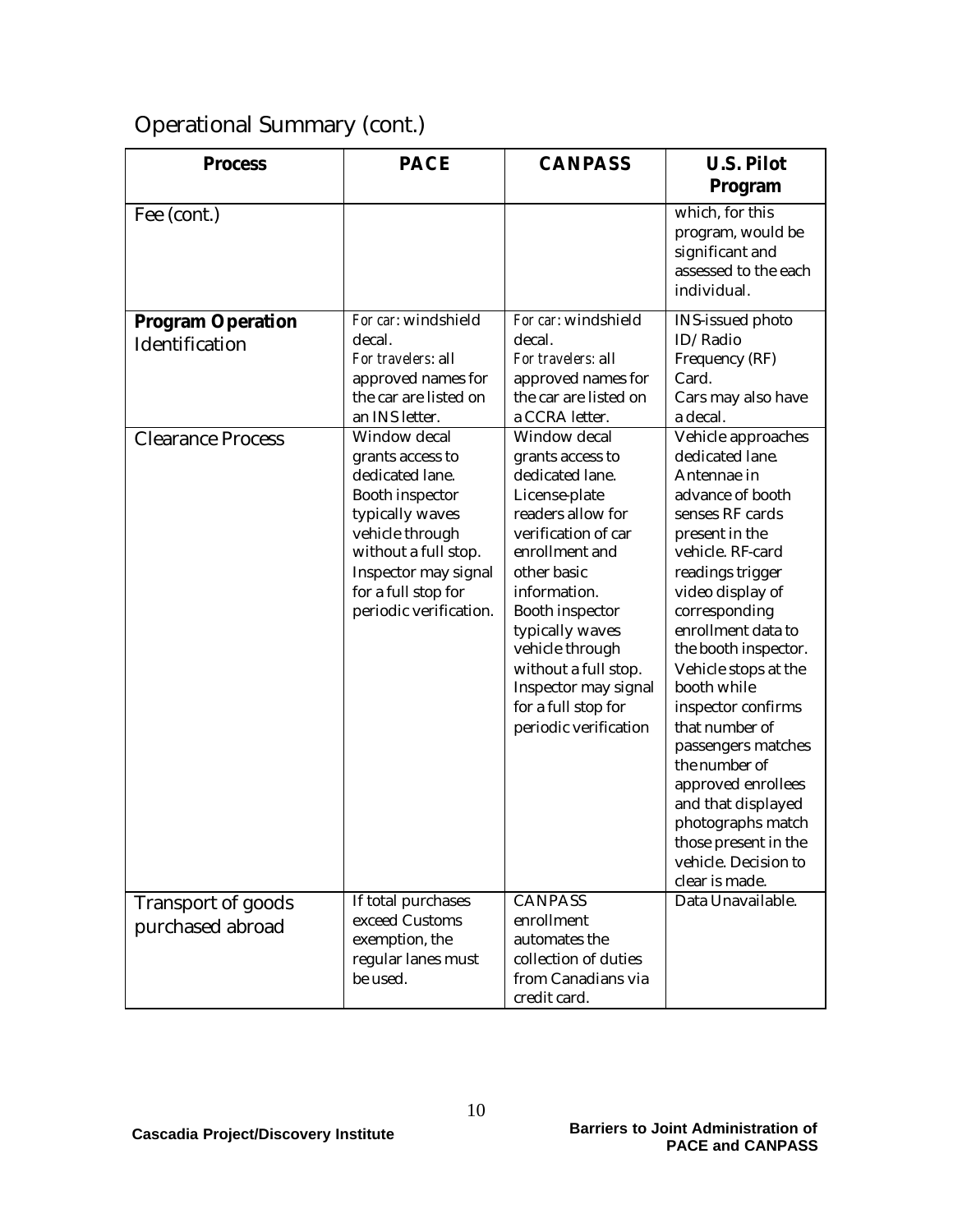# **6. Operational Barriers to Joint Administration**

Current differences between PACE and CANPASS prevent realization of the goals listed above. Additionally, some aspects of U.S. INS's planned DCL pilot program would also conflict with these goals. Using Table 5.1 as a guide, this section will identify and expand on specific operational barriers to joint administration.

# *6.1 Eligibility*

# o **Program Eligibility**

PACE and CANPASS have similar eligibility requirements (see Appendix 9.2). Both programs are open to U.S. and Canadian citizens and are based on family household membership. Participants enroll one vehicle and include members of their household on their application forms.

One difference between the PACE and CANPASS programs is the definition of a spouse. The CANPASS program's definition of an eligible spouse includes a person married to the applicant or a "person who has cohabited with the applicant in a conjugal relationship for at least one year." The U.S. program does not recognize similar relationships, limiting coverage to legally married couples.

**Barrier 1**: The CANPASS program includes common law and domestic relationships in its definition of an "eligible spouse" while the PACE program does not.

# o **Relationship to the Program**

While the current DCL program enrollments record one or many household members and one or more vehicles, the new DCL program to be tested at the Pacific Highway crossing will be different. All participants in the pilot project will enroll individually—not associated with a primary applicant or a car. As such, participants' relationship to the enrollment database will differ from the current DCL programs.

**Barrier 2:** Household enrollment for the CANPASS program contrasts with individual enrollment for the INS pilot project.

# *6.2 Application Process*

# o **Application Form**

A comparison of the application forms for the PACE, CANPASS and NEXUS preclearance programs shows that there are generally only a few differences between the information gathered and assessed for participants in each (see Appendix 9.2). It would not be difficult to coordinate the information collected such that a single application could be used. Differences, however, include the following: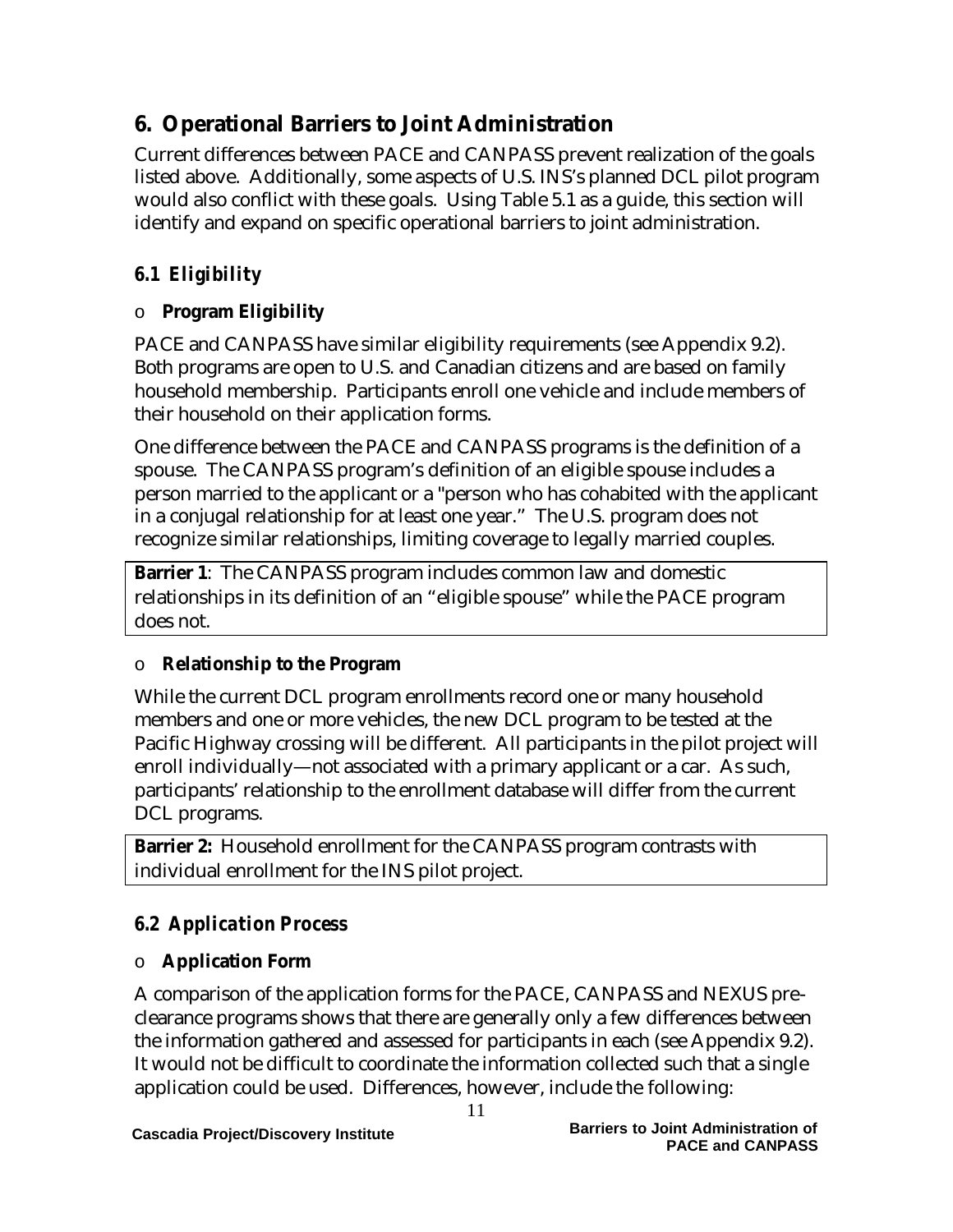- **Preferred language?** [asked for CANPASS, not for PACE]
- Registration number in another CANPASS program? [asked for CANPASS, not for PACE]
- **B** Passport Information [asked for CANPASS and NEXUS, not for PACE]
- Occupation and Employer information [asked for CANPASS and NEXUS, not for PACE]
- Vehicle Identification Number [asked for CANPASS, not for PACE]
- Name of Vehicle Owner [asked for CANPASS and NEXUS, not for PACE]
- **•** Destination Information [asked for CANPASS, not for PACE]

The most significant gap involves the application process. While the U.S. programs have applicants bring identification documents with them when completing enrollment at the PACE office, the CANPASS program has applicants send in photocopies of the required items. According to Glenn Bonnett of Canadian Customs and Revenue Agency, it is necessary for officials to have copies of these documents during the review process. <sup>9</sup>

**Barrier 3:** Each program requires that identification materials be presented at a different point in the application process.

#### o **Application processing and review**

While the applications collect almost identical information, the way that information is collected presents a greater barrier. In order to facilitate efficient data-entry forms need to collect information in a certain order. Each country's need for a different data-field order was listed as a barrier to initial attempts to create a single-form system for the parallel PACE and CANPASS programs when they developed.<sup>10</sup>

Currently review for both the PACE and CANPASS programs typically takes several weeks once an application has been sent into the DCL administration office. This process will be greatly changed if the pilot project is similar to that of the NEXUS program, however, which offers a one-stop enrollment process. Enrollees will apply, be processed, and issued an active NEXUS card all during one visit to the NEXUS office.

**Barrier 4:** The new pilot program may involve a real-time application process that will not correspond to the several-week review process currently required for applications to CANPASS.

<sup>9</sup> Glenn Bonnett, Chief, Client Services and Support, CCRA, Surrey, B.C., Personal interview, 25 February 2000.

<sup>&</sup>lt;sup>10</sup> Ron Hays, Chief of Inspections Operations, Air and Sea, INS, U.S. DOJ, Personal interview, 25 January 2001.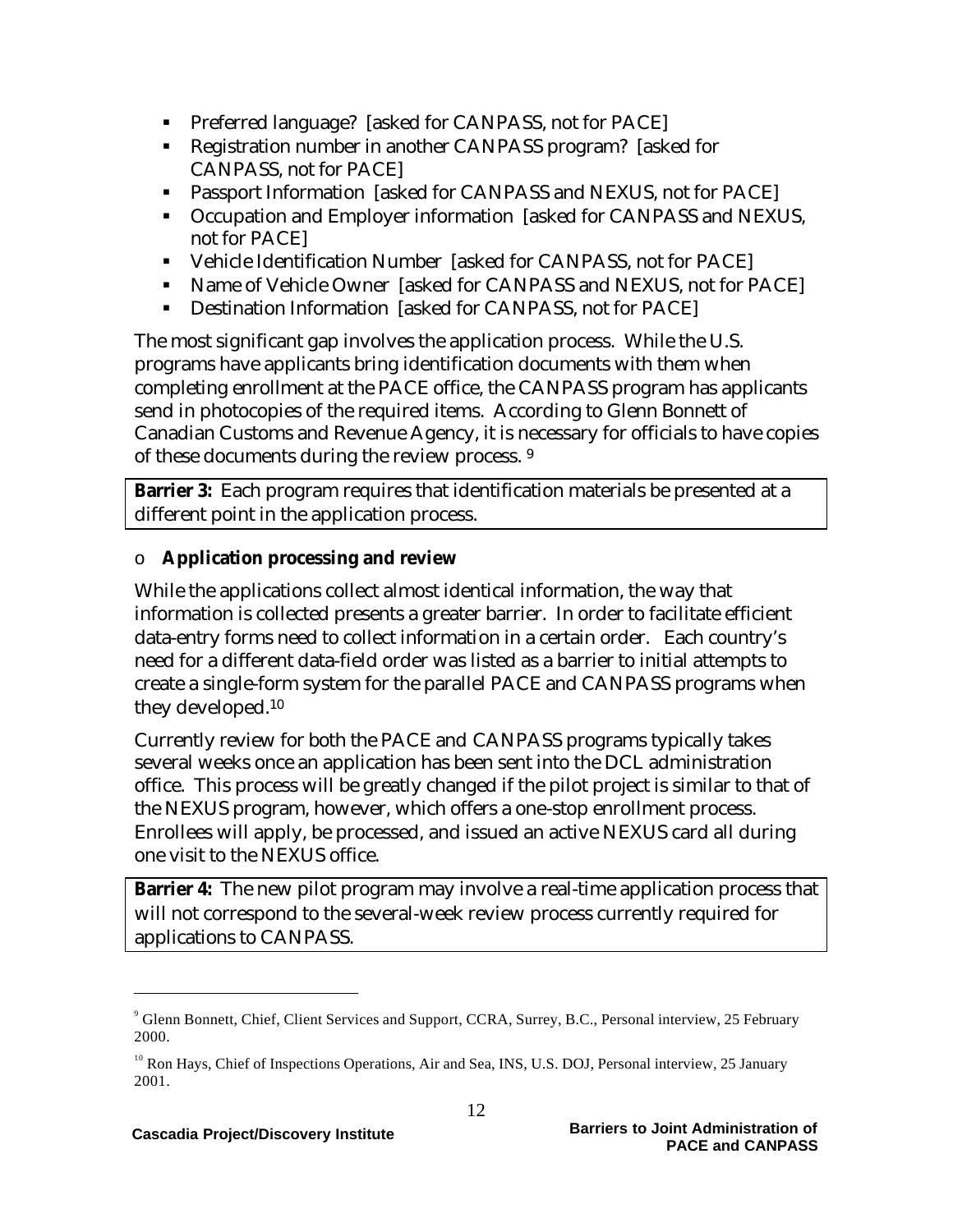#### *6.3 Administration*

#### o **Application Review**

Background checks are done by each agency during the application review process. On the U.S. side, U.S. INS and U.S. Customs check for violations of their own regulations and check other criminal databases. Applications are then sent to Canada for Canadian checks. <sup>11</sup> On the Canadian side, Canadian Customs and Revenue Agency does all the checks, referring any questions on immigration issues to Citizenship and Immigration Canada.12 Because there is typically only one round of checks, the Canadian review process often has a shorter processing time.

According to Glenn Bonnett of CCRA, a joint process could allow for only one check of the criminality databases and thus create greater efficiency. The other checks however, are done on separate databases so they would still need to be done individually, even in a jointly administered program. Bonnett also notes that each agency screens for different concerns—thus it would be difficult to cut down on the number of checks—and that there are sovereignty and privacy issues involved in sharing access to the databases. <sup>13</sup>

Likewise, on the U.S. side, the Third Party Rule precludes the passing of information on to a third agency, according to Debbie Engels of U.S. Customs. Thus it would not be possible currently to share information obtained from a second U.S. agency with Canadian (or other U.S.) agencies in the review process.<sup>14</sup>

**Barrier 5:** All record checks in the review process are done separately, not simultaneously. Legislation prevents creation of one authorized clearance database/system.

If a single application system is created, it will necessitate the development of a shared enrollment database structure because information will need to be available to agencies of both countries. While this may bring up concerns about privacy and sovereignty, it would seem to embody the data-sharing initiatives that the CUSP agreement advocates. To accomplish this goal, a relational database structure could allow both countries to use and maintain one central database of the main enrollment information while at the same time maintaining linked data tables of additional record fields that each agency needs exclusive access to.

<sup>&</sup>lt;sup>11</sup> U.S. DOJ, Office of the Inspector General, Inspection of the Land Border Inspection Fee Program of the Immigration and Naturalization Service, p. 6.

 $12$  Glenn Bonnett, CCRA, Personal interview, 25 February 2000.

<sup>&</sup>lt;sup>13</sup> U.S. DOJ, Office of the Inspector General, Inspection of the Land Border Inspection Fee Program of the Immigration and Naturalization Service, p. 6.

<sup>&</sup>lt;sup>14</sup> Engels, Debbie, U.S. Customs, Blaine, WA, Personal interview, 15 March 2000.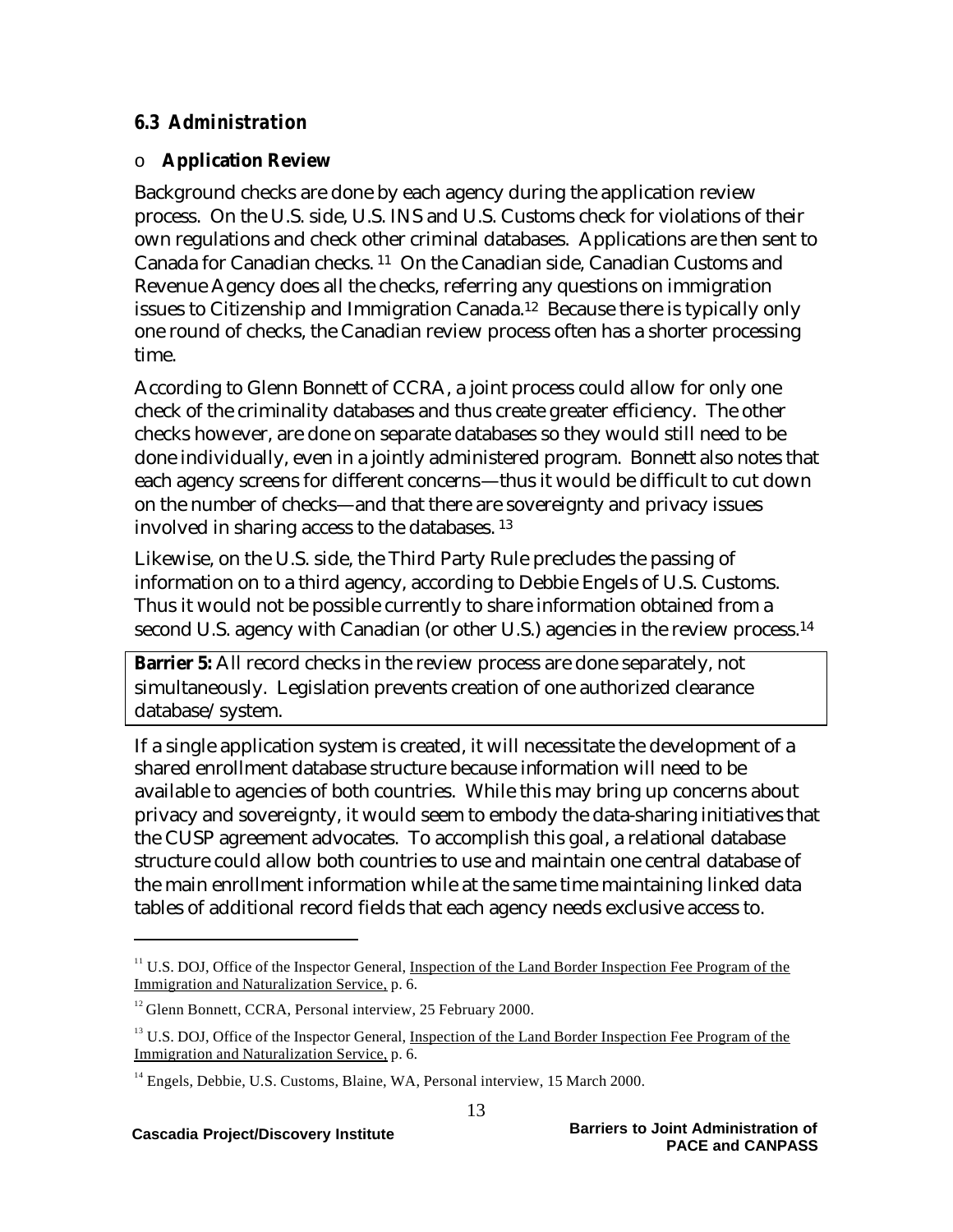While sharing information would prove problematic with the current system given concerns of sovereignty and privacy, a jointly administered pre-approval program would be able to avoid such concerns just by being jointly administered from the get-go. A single application would serve to eliminate the problems involved in the sharing of data between the U.S. and Canada because applicants would be aware that their information is being forwarded to officials of each country from the outset.

#### o **Enrollment**

Once applications are processed, new participants in the PACE and CANPASS programs are required to come into the respective program offices to pick up their decals and letters of participation and to hear a review of program rules. The NEXUS program, as mentioned above, involves a real-time application process whereby approved participants are able to pick up their enrollment cards on the same day as they apply. If it follows the same real-time processing model as NEXUS, the new pilot project would operate on a different time frame than the current DCL programs, adding another dimension to efforts at joint administration.

#### o **Fee collection**

 $\overline{a}$ 

When PACE and CANPASS started, new legislation gave U.S. INS permission to charge a fee (\$25 annually) for the decal, while the Canadians were charging \$10 for participation.15 After the first year, it was expected that the fee for the Canadian program would increase if the pilot program was extended and expanded and that both programs would charge the same amount. However, the program was expanded to other Canadian Ports of Entry and the CCRA has instead eliminated the charge altogether.<sup>16</sup>

While it no longer charges a fee, the Canadian CANPASS program is still a revenue generating program. While the U.S. DCL programs (e.g. PACE, NEXUS, SENTRI) may or may not have fees associated with them to cover administrative costs, the CANPASS program is free in part because it covers its costs by allowing for the automatic collection of customs duties.

To have a jointly administered program, it would not be possible to have a fee structure where only one country benefited from the fee collection. As such, the

<sup>&</sup>lt;sup>15</sup> The Land Border Inspection Fee Account program (8 U.S.C. Sec. 1356(q))—which enabled the INS to charge and collect fees for a program like PACE—was established by Congress in 1992 as a temporary program. U.S. DOJ, Inspection of the Land Border Inspection Fee Program of the Immigration and Naturalization Service.

<sup>&</sup>lt;sup>16</sup> Glenn Bonnett, CCRA, Personal interview, 25 February 2000. Apparently as a toll is charged at the Peace Bridge Crossing, Canadian officials wanted to avoid the perception that travelers were being required to pay twice.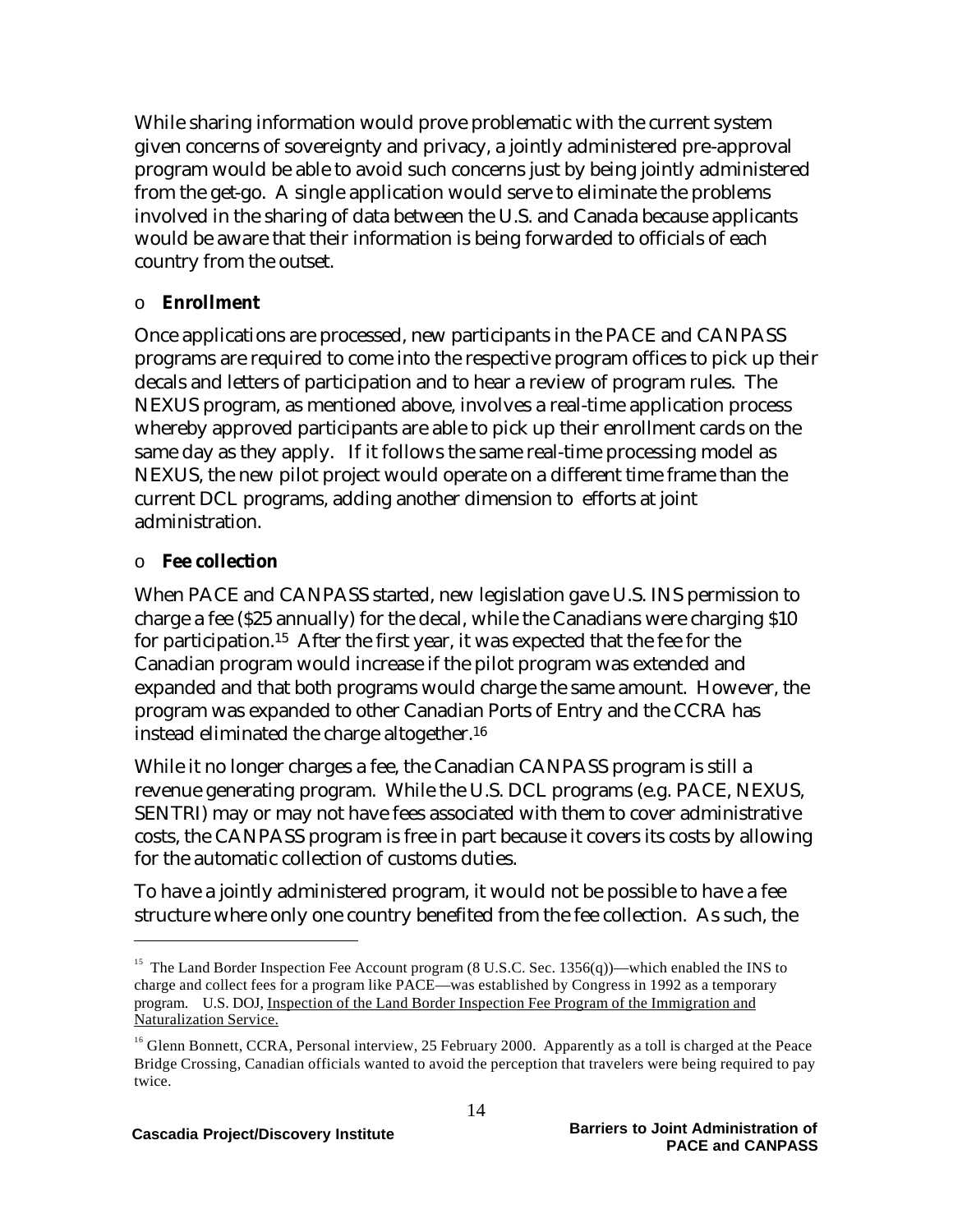fee structure would have to be harmonized, which—since the CANPASS program is currently free—would likely involve the elimination of the U.S. fee rather than the imposition of a fee on the Canadian side.

**Barrier 6:** U.S. INS has chosen to charge a fee.

According to U.S. officials, DCL programs are required by OMB regulation to charge a fee to cover administrative costs because they serve only a subset of the total population.17 Because of this requirement, elimination of the fee currently charged to PACE users may require a change to OMB regulations.

**Barrier 7:** The U.S. law currently requiring that a fee be collected for DCL programs would need to be changed to allow for the elimination of the fee.<sup>18</sup>

### *6.4 Program Operation*

#### o **Identification**

Currently both the PACE and CANPASS programs require participating vehicles to have a decal and to carry an authorizing letter (or multiple letters) listing all passengers in the vehicle. In the interest of better identifying participants, the pilot project is expected to utilize individual identity cards with a photo, biometric information, and radio frequency (RF) capacity.

Like the pilot project intended for Washington/British Columbia, the NEXUS pilot project in Port Huron/Sarnia also uses biometric identity cards and RF technology. The NEXUS card allows for Canadian identification information on the "backside" of the card. The same arrangement should be possible in the Cascade Gateway whereby a single card serves to include additional information on the "U.S. side" while replacing the CANPASS letter on the "Canadian side," thus allowing for a single piece of identification.

#### o **Clearance process**

The clearance process for the PACE and CANPASS programs are nearly identical. Cars are stopped, participants are required to carry letters of participation and to display window decals on their vehicles. There are a few differences however. The Canadian program uses license plate readers in its DCL to verify basic enrollment information. CCRA also acknowledges the decal in the regular lanes as well. These differences are not evident to the customer and do not stand as a barrier to joint administration, however.

 $17$  Hays, Ron, INS, Personal interview, 25 January 2001.

<sup>&</sup>lt;sup>18</sup> See 8 CFR Sec. 103.7.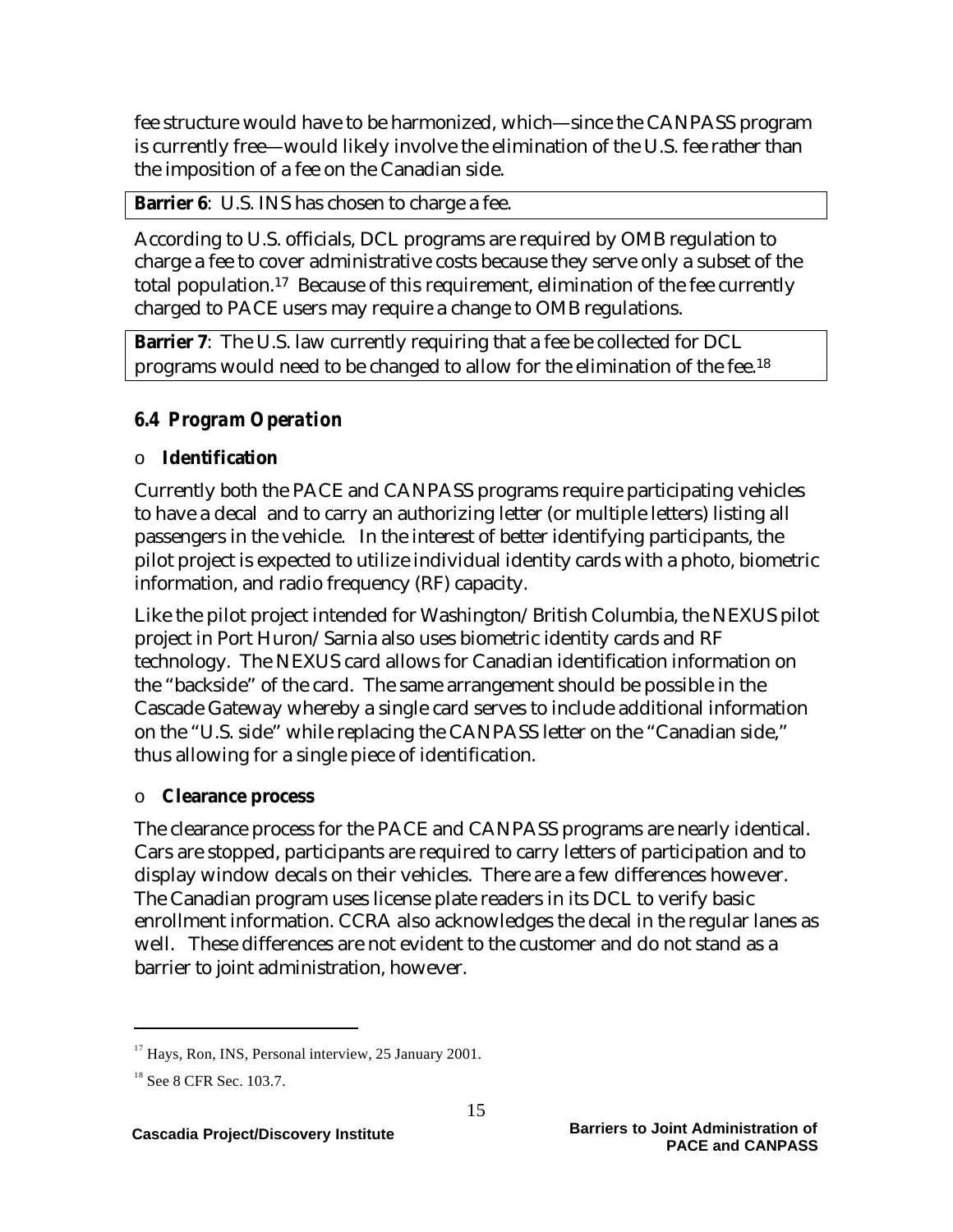Where the Canadian CANPASS program currently has a more sophisticated system for identifying vehicles, the U.S. pilot project will allow for even greater security in Southbound lanes as it will include RF cards with biometric information and photos. Just as the current system involves differences that do not pose a barrier to joint administration, the same will be true with the pilot project.

It should be possible to have different clearance processes for participants in a jointly administered program. For example, Canada will only use the NEXUS card as a replacement for the CANPASS letter. The RF capabilities of the cards will only be used by the U.S. for southbound DCL traffic. Such partial harmonization would be possible in the Cascade Gateway as well if the new pilot project introduces a new clearance process.

#### o **Transport of goods purchased abroad**

The restrictions against bringing commercial goods, food, plant, and animal stuffs through the DCL lanes are nearly the same in each program and thus do not serve as a barrier to joint administration. Likewise, while the process for collecting duty is different between the programs, it doesn't serve a as a barrier because it doesn't affect the use of the program by travelers. Canadian travelers crossing northbound can pay the required customs duties in the DCL while travelers heading southbound can use either the DCL or the regular lanes depending on the goods they are carrying.

# **7. Non-Operational Barriers to Joint Administration**

In addition to barriers arising from operational differences between the PACE and CANPASS programs, there are also several important barriers arising from the condition and status of each program. Notably, the persistent staffing problems facing PACE and the lack of a national approach to DCL programs on the U.S. side serve as barriers to joint Canada-U.S. program administration.

# *7.1 Organizational & Staffing Problems facing PACE*

The U.S. PACE program in the Cascade Gateway has recently been plagued by staffing shortages and funding uncertainties. Because the program office is staffed with Other Than Permanent (OTP) employees, it has been difficult for regional INS managers to provide sufficient staffing to ensure that the office is kept open regularly or that the program will continue. Given these uncertainties, Canadian officials are understandably reluctant to integrate towards joint administration.

**Barrier &**: Funding and staffing programs in the PACE program lead to program instability.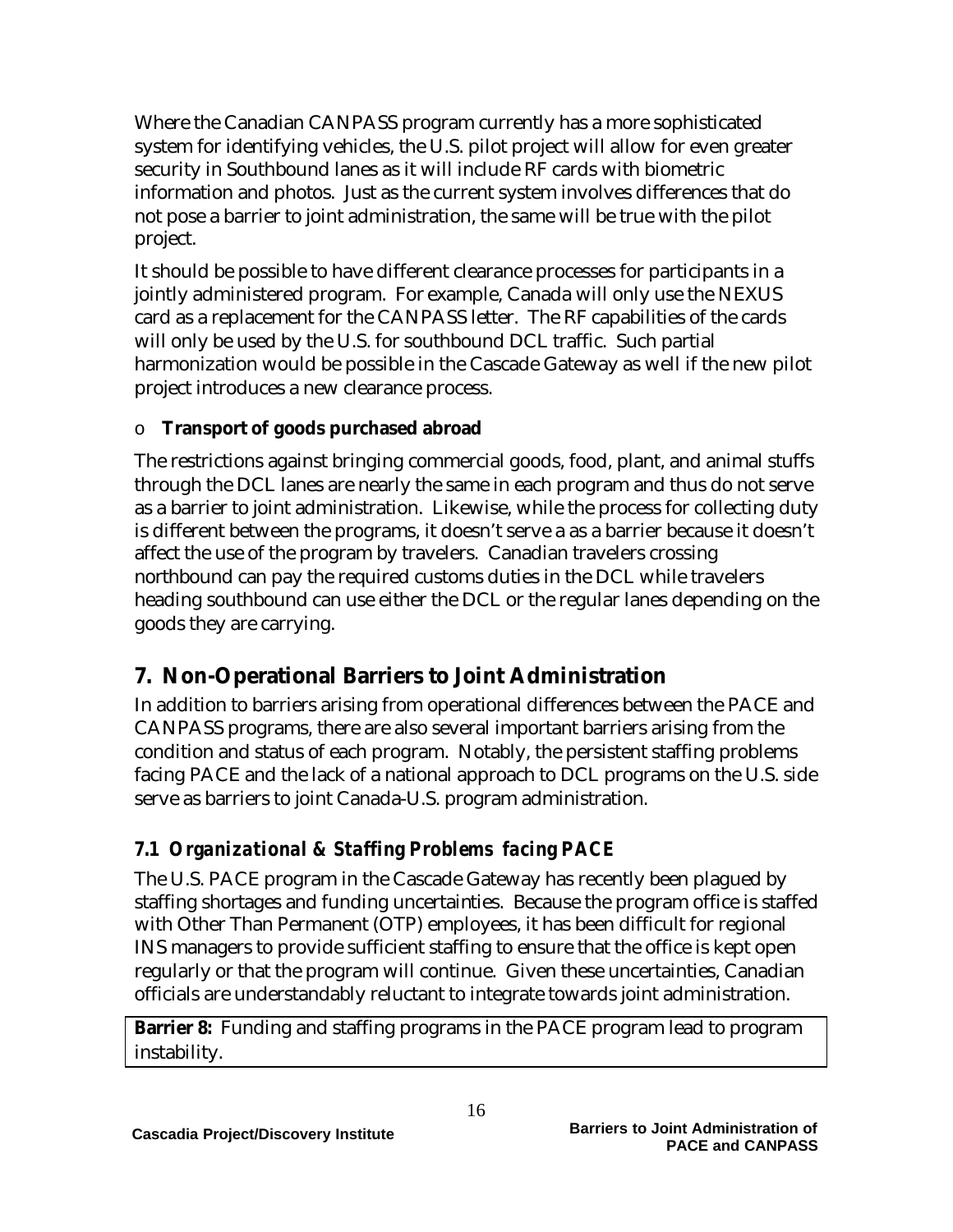#### *7.2 Program Scope*

Where the CANPASS program served as a model for other DCL programs on the Canadian border (with efforts now underway to harmonize DCL programs throughout Canada), U.S. DCL programs have only been locally developed and implemented to date. The PACE program is separate from the NEXUS program, from the commercial pre-clearance program at the Peace Bridge Crossing, and from DCL programs on the U.S.-Mexican border.

While attention is being given to harmonizing pre-clearance programs either along the U.S. Northern Border or within APEC or within North America, none of these initiatives is yet close to implementation. This stands in contrast to the increasingly-integrated approach being pursued on the Canadian side.

**Barrier 9:** The U.S. approach to pre-clearance programs is still local and piecemeal, without an imminent plan to coordinate across modes or localities.

# **8. Conclusion**

A jointly administered DCL program would help to alleviate border congestion in the Cascade Gateway by accomplishing three goals: 1) making the use of preapproved travel easier for the customer, 2) making the programs more effective and cost-effective for the agencies, and 3) targeting the results to increase program participation. To achieve these goals, however, several barriers have to be overcome in the development of such a program. This report has characterized the nine barriers to joint administration identified as being either operational or non-operational (see appendix 9.1 for a summary of the barriers).

 Those barriers termed operational are reflective of the PACE and CANPASS programs as they are currently designed and administered. A flow chart showing the current PACE and CANPASS programs is used to trace the barriers to the formation of a jointly administered program at each operational step (see chart 5.1). While various, none of the identified operational barriers pose an insurmountable challenge to the development of a jointly administered program, although they will need to be addressed to accomplish that goal.

General barriers to the creation of a jointly administered pre-approval program have been termed non-operational in this report and include staffing shortages on the U.S. side and the limited scope of U.S. pre-approval programs. While the operational barriers identified should not stand in the way of the creation of jointly administered pre-approval program, the non-operational barriers may do so if they are not addressed adequately by officials looking to implement a new jointly administered pre-approval program.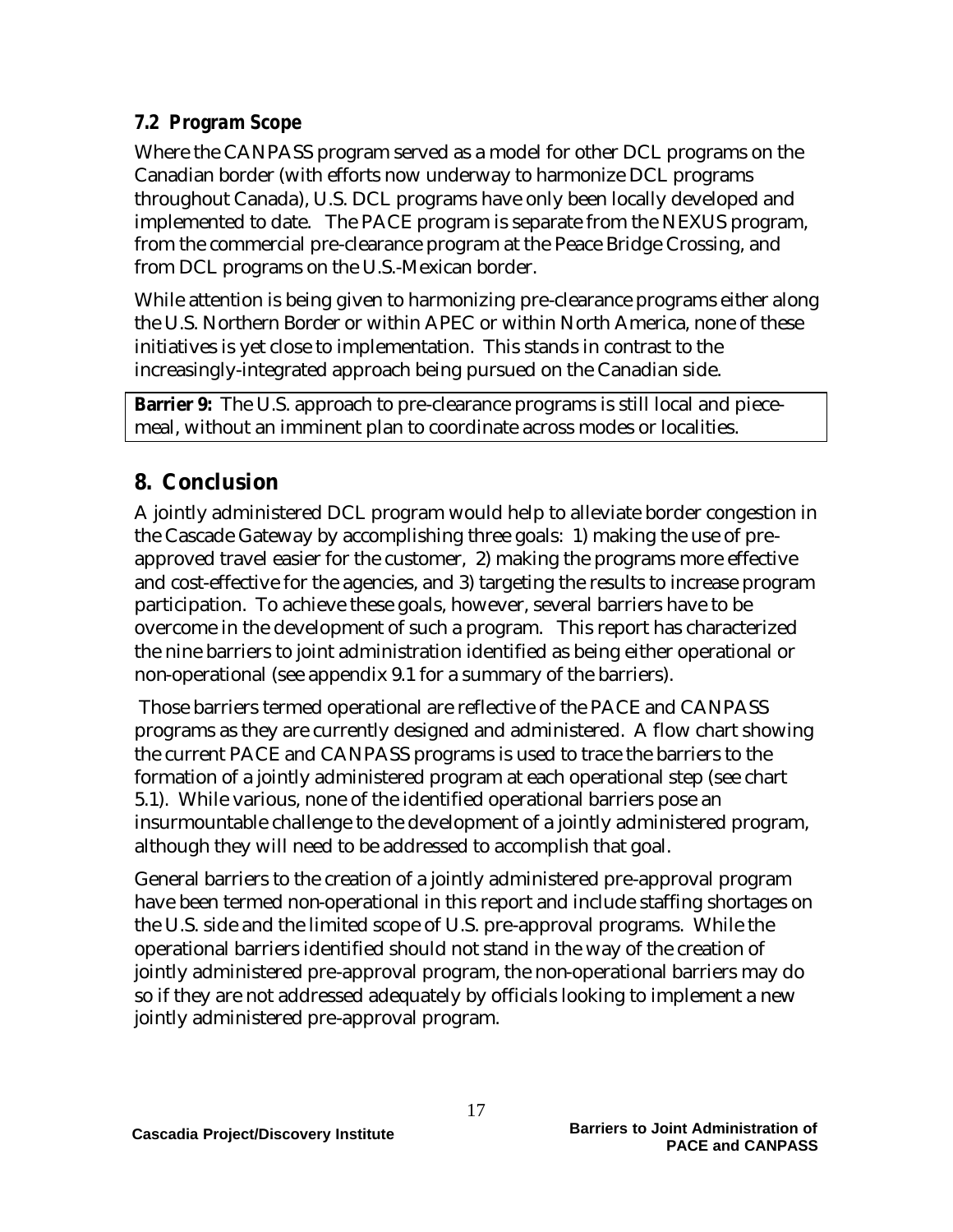# **Appendix 9.1: Barriers to Joint Administration**

#### *Operational Barriers to Joint Administration:*

**Barrier 1:** The CANPASS program includes common law and domestic relationships in its definition of an "eligible spouse" while the PACE program does not.

**Barrier 2:** Household enrollment for the CANPASS program contrasts with individual enrollment for the INS pilot project.

**Barrier 3:** Each program requires that identification materials be presented at a different point in the application process.

**Barrier 4:** The new pilot pre-approval program may involve a real-time application process that will not correspond to the several-week review process currently required for applications to CANPASS.

**Barrier 5:** All record checks in the review process are done separately, not simultaneously. Legislation prevents creation of one authorized clearance database/system.

**Barrier 6:** U.S. INS has chosen to charge a fee.

**Barrier 7:** The U.S. law currently requiring that a fee be collected for DCL programs would need to be changed to allow for the elimination of the fee.

#### *Non-Operational Barriers to Joint Administration:*

**Barrier &**: Funding and staffing programs in the PACE program lead to program instability.

**Barrier 9:** The U.S. approach to pre-clearance programs is still local and piecemeal, without an imminent plan to coordinate across modes or localities.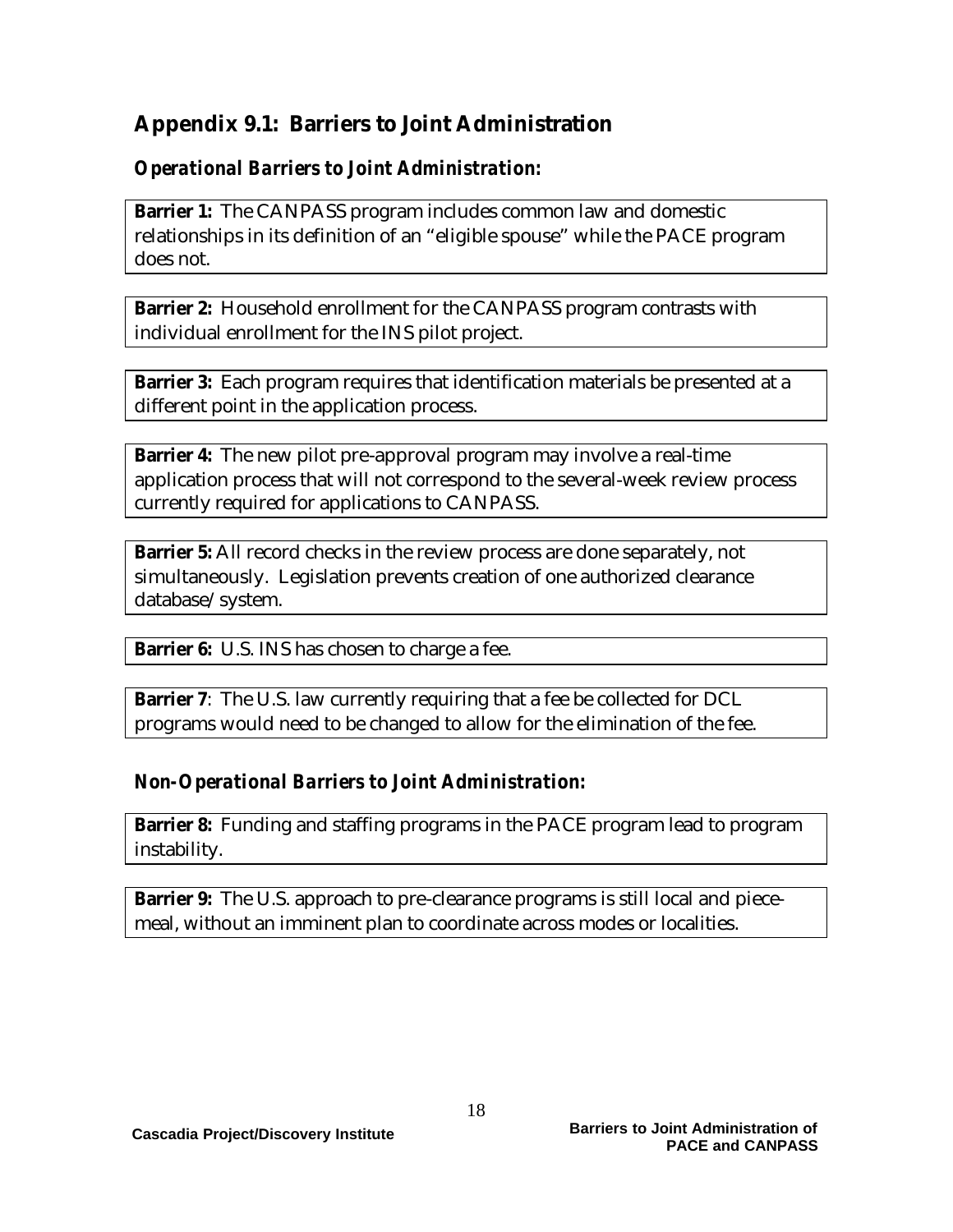# **Appendix 8.2: Comparison of Application Forms**

| <b>Field</b>                                                                                                  | <b>CANPASS</b>                                                                                                                                                                                                   | <b>PACE</b>                                                                                                                                                                                                         | <b>NEXUS</b>                                                                                                                                                                                                        |
|---------------------------------------------------------------------------------------------------------------|------------------------------------------------------------------------------------------------------------------------------------------------------------------------------------------------------------------|---------------------------------------------------------------------------------------------------------------------------------------------------------------------------------------------------------------------|---------------------------------------------------------------------------------------------------------------------------------------------------------------------------------------------------------------------|
| <b>Personal Information</b>                                                                                   |                                                                                                                                                                                                                  |                                                                                                                                                                                                                     |                                                                                                                                                                                                                     |
| Preferred Language                                                                                            | French/English                                                                                                                                                                                                   |                                                                                                                                                                                                                     | French/English                                                                                                                                                                                                      |
| Name of Applicant                                                                                             | <b>First, Last and Previous</b><br>name                                                                                                                                                                          | First and Last                                                                                                                                                                                                      | <b>First and Last</b>                                                                                                                                                                                               |
| Registration no. in other<br>CANPASS program                                                                  | ves                                                                                                                                                                                                              |                                                                                                                                                                                                                     |                                                                                                                                                                                                                     |
| Sex/Gender                                                                                                    | ves                                                                                                                                                                                                              | ves                                                                                                                                                                                                                 | ves                                                                                                                                                                                                                 |
| Date of Birth / Place of Birth                                                                                | Date and Place                                                                                                                                                                                                   | Date only                                                                                                                                                                                                           | Date and Place                                                                                                                                                                                                      |
| Citizenship                                                                                                   | ves                                                                                                                                                                                                              | yes                                                                                                                                                                                                                 | yes                                                                                                                                                                                                                 |
| <b>Country of Residence</b>                                                                                   | Permanent Resident of<br>US/CA?                                                                                                                                                                                  |                                                                                                                                                                                                                     | yes                                                                                                                                                                                                                 |
| Passport Information                                                                                          | <b>Country and Number</b>                                                                                                                                                                                        |                                                                                                                                                                                                                     | Country                                                                                                                                                                                                             |
| Identifying Information<br>Required/Permitted (US and<br>Canadian citizens)                                   | Proof of citizenship<br>(e.g., a photocopy of a<br>birth certificate,<br>citizenship certificate, or residency.<br>passport) must be<br>forwarded with<br>application                                            | At time of final<br>processing must provide processing, provide<br>proof of citizenship,                                                                                                                            | At time of final<br>proof of<br>citizenship/residency,<br>give hand geometry,<br>have photo taken.                                                                                                                  |
| Identifying Information<br>Required/Permitted<br>(Canadian permanent<br>residents or U.S. resident<br>aliens) | Proof of legal residence<br>in either country (e.g., a<br>photocopy of a landing<br>card, or a valid<br>permanent resident<br>card, or a valid resident<br>alien card) must be<br>forwarded with<br>application. | Proof of legal residence<br>in either country (e.g., a<br>photocopy of a landing<br>card, or a valid<br>permanent resident<br>card, or a valid resident<br>alien card) must be<br>presented at final<br>processing. | Proof of legal residence<br>in either country (e.g., a<br>photocopy of a landing<br>card, or a valid<br>permanent resident<br>card, or a valid resident<br>alien card) must be<br>presented at final<br>processing. |
| Addresses                                                                                                     | <b>Resident and Mailing</b>                                                                                                                                                                                      | <b>Resident and Mailing</b>                                                                                                                                                                                         | <b>Resident and Mailing</b>                                                                                                                                                                                         |
| Telephone                                                                                                     | <b>Resident and Business</b>                                                                                                                                                                                     | <b>Resident and Business</b>                                                                                                                                                                                        | <b>Resident and Business</b>                                                                                                                                                                                        |
| <b>Employment information</b>                                                                                 | Occupation and<br>Employer                                                                                                                                                                                       |                                                                                                                                                                                                                     | Occupation, employer<br>name and address                                                                                                                                                                            |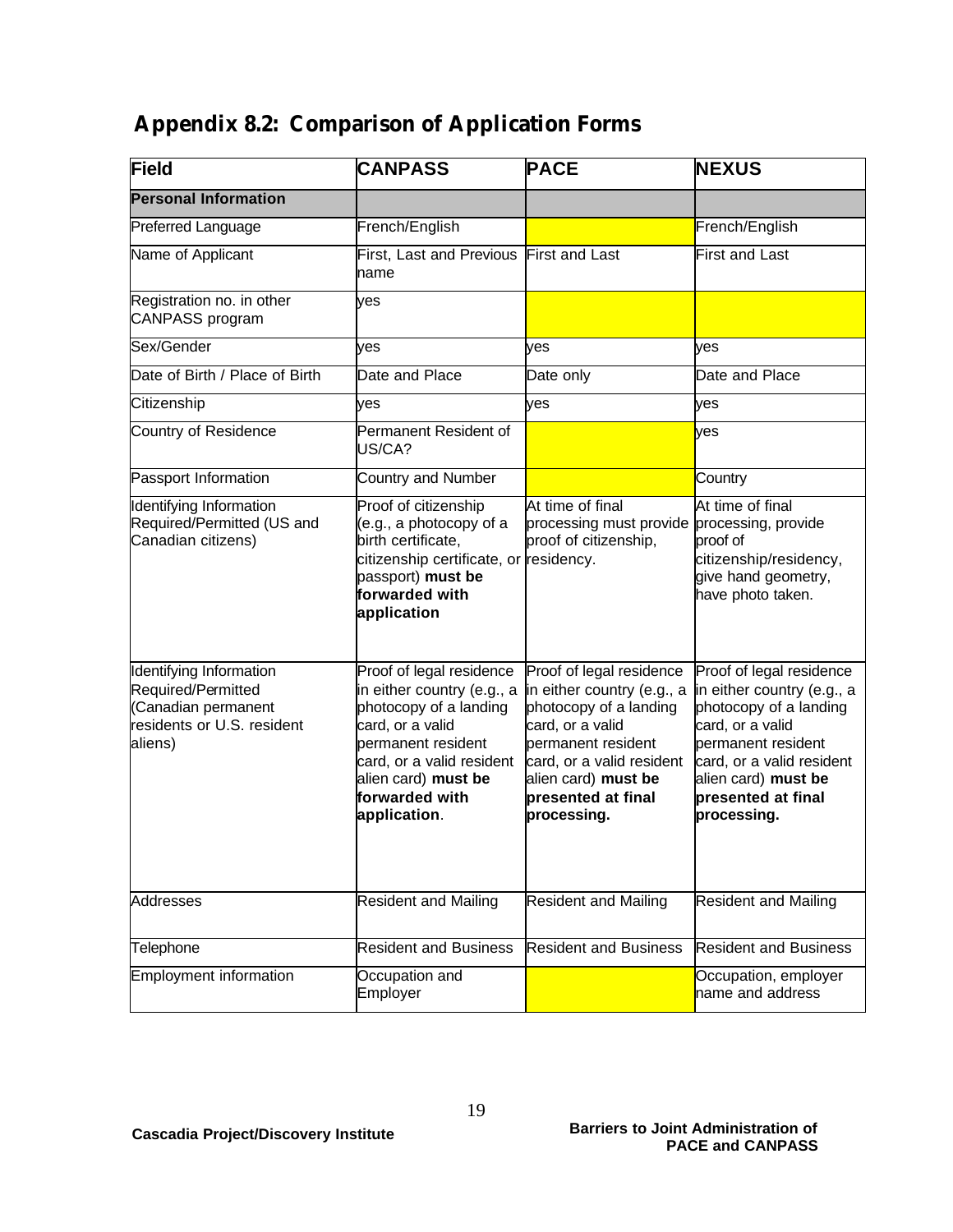# **Appendix 8.2: Comparison of Application Forms, cont.**

| Field                                   | <b>CANPASS</b>                                                                                                                                                                                                                           | <b>PACE</b>                                                                                                                                | <b>NEXUS</b>                                                                                                                                                    |
|-----------------------------------------|------------------------------------------------------------------------------------------------------------------------------------------------------------------------------------------------------------------------------------------|--------------------------------------------------------------------------------------------------------------------------------------------|-----------------------------------------------------------------------------------------------------------------------------------------------------------------|
| If you are not a<br>Canadian/US Citizen |                                                                                                                                                                                                                                          |                                                                                                                                            |                                                                                                                                                                 |
| <b>Resident Alien Status</b>            | If yes, include Date of<br>Landing/Alien<br>Registration Card no.                                                                                                                                                                        | If yes, include Date of<br>Landing/Alien<br>Registration Card no.                                                                          | alien number not<br>required?                                                                                                                                   |
| Purpose of Travel                       | For non-residents of<br>CA, what is purpose of<br>travel (pleasure,<br>business, school,<br>other?). Copy of<br>employment/education<br>authorization required.                                                                          | Purpose of Travel                                                                                                                          | purpose?                                                                                                                                                        |
| <b>All Participants</b>                 |                                                                                                                                                                                                                                          |                                                                                                                                            |                                                                                                                                                                 |
| "Spousal" Information                   |                                                                                                                                                                                                                                          |                                                                                                                                            |                                                                                                                                                                 |
| Name                                    | yes                                                                                                                                                                                                                                      | yes                                                                                                                                        | ves                                                                                                                                                             |
| Relationship to Applicant               | yes                                                                                                                                                                                                                                      |                                                                                                                                            |                                                                                                                                                                 |
| Date/Place of Birth                     | Date and Place                                                                                                                                                                                                                           | Date                                                                                                                                       | Date                                                                                                                                                            |
| Sex                                     | ves                                                                                                                                                                                                                                      | ves                                                                                                                                        | ves                                                                                                                                                             |
| Citizenship                             | ves                                                                                                                                                                                                                                      | ves                                                                                                                                        | ves                                                                                                                                                             |
| Country of Permanent<br>Residence       | ves                                                                                                                                                                                                                                      | ves                                                                                                                                        |                                                                                                                                                                 |
| Purpose of Travel                       | For each applicant.                                                                                                                                                                                                                      | For primary applicant.                                                                                                                     | For primary applicant.                                                                                                                                          |
| Signatures                              | Of each applicant.                                                                                                                                                                                                                       | Of primary applicant.                                                                                                                      | Of primary applicant.                                                                                                                                           |
| <b>Criminal History</b>                 | Have you, your spouse,<br>or your dependants ever<br>been found in violation<br>of the Customs or<br>Immigration Acts?<br>Provide details on<br>offense. Do you have a<br>criminal record for which<br>a pardon has not been<br>granted? | Have you ever been<br>found in violation of the<br>Customs or Immigration<br>Acts or a Criminal<br>Offense? Provide<br>details on offense. | Have you ever been<br>found in violation of the<br>Customs or Immigration<br>Acts, a Criminal<br>Offense, or a minor<br>offense? Provide details<br>on offense. |